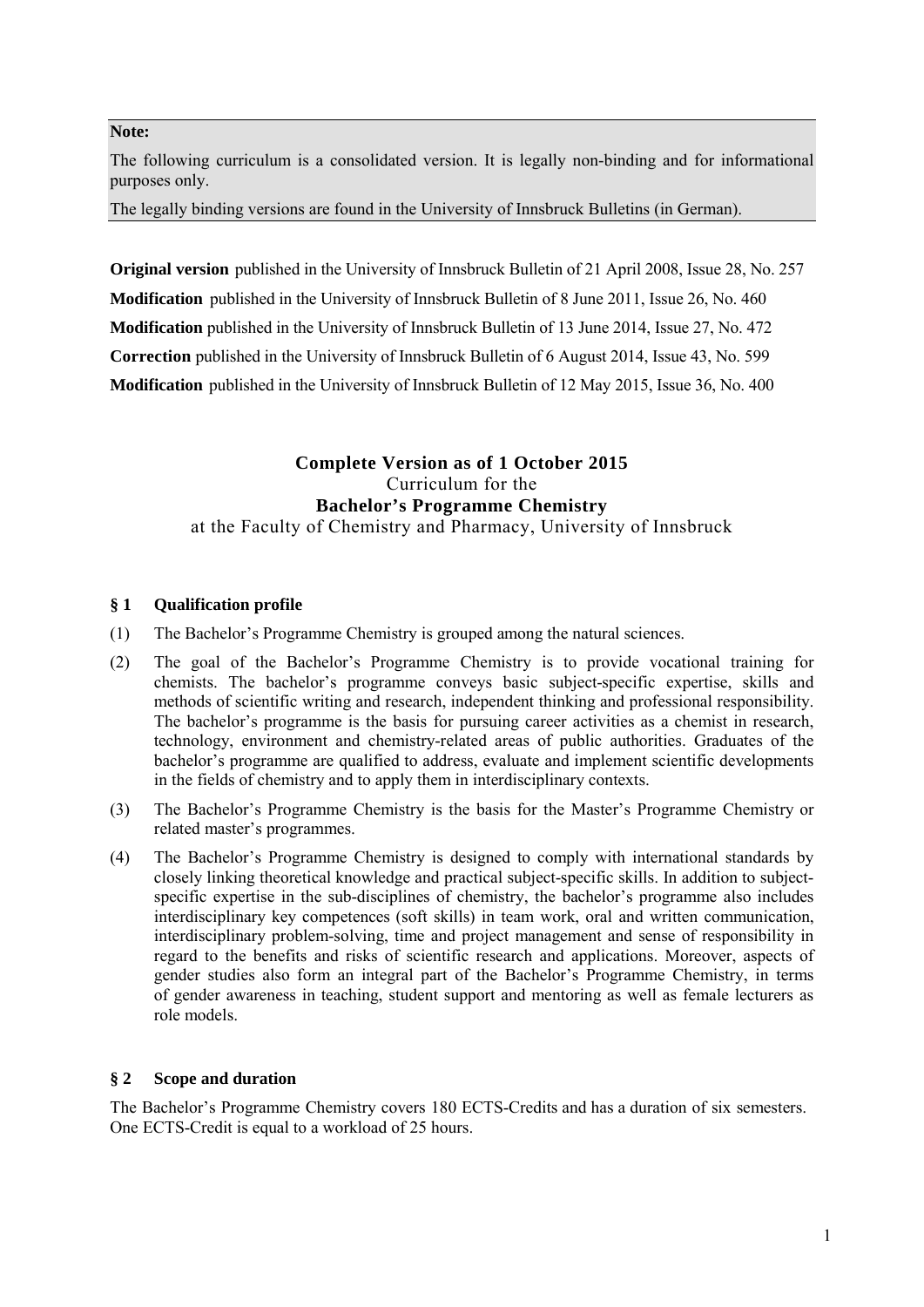### **§ 3 Types of courses and maximum number of students per course**

(1) Courses without continuous performance assessment:

**Lectures** (VO) are courses held in lecture format. They introduce the research areas, methods and schools of thought for a given subject. Maximum number of participants: 220

- (2) Courses with continuous performance assessment:
	- 1. 1. **Practical courses** (UE) focus on the practical treatment of concrete scientific tasks within an area. Maximum number of participants: 10
	- 2. **Seminars** (SE) provide in-depth treatment of scientific topics through students' presentations and discussion thereof. Maximum number of participants: 120
	- 3. **Lectures with practical elements** (VU) focus on the practical treatment of concrete scientific tasks that are discussed during the lecture parts of the course. Maximum number of participants: 120
	- 4. **Practical training courses** (PR) provide practical experience with concrete scientific tasks, complementing occupational and academic training. Maximum number of participants: 10

### **§ 4 Allocation of places in courses with a limited number of participants**

- (1) The process of choosing students is based on the following priorities:
	- 1. Students of the study programme for whom the course is compulsory and who could not attend the course due to a previous selection procedure.
	- 2. Students of the study programme for whom the course is compulsory.
	- 3. Students of other study programmes.
	- 4. If the criteria in Z 1 to Z 3 do not suffice, the available places are drawn.
- (2) In addition, if necessary, parallel courses are to be held during the vacation period.

## **§ 5 Compulsory modules**

The following compulsory modules corresponding to 180 ECTS-Credits must be passed:

| 1. | <b>Compulsory Module: Physics</b>                                                                                                                                                                                                                                                                                 | h                           | ECTS-<br><b>Credits</b> |
|----|-------------------------------------------------------------------------------------------------------------------------------------------------------------------------------------------------------------------------------------------------------------------------------------------------------------------|-----------------------------|-------------------------|
| a. | <b>VO Physics I for Chemical Students</b><br>Force and moment of force, kinematics, dynamics of a mass point, work,<br>energy, dynamics of mass point systems, dynamics of inelastic bodies,<br>mechanics of deformable media, mechanical vibrations and waves,<br>molecular physics, hydrostatics, hydrodynamics | 3                           | 3                       |
| b. | <b>VO Physics II for Chemical Students</b><br>Optics, nuclear physics, particle physics, electrostatics, stationary electricity<br>magnetism, electrodynamics, atomic physics                                                                                                                                     | $\mathcal{D}_{\mathcal{L}}$ | $\mathcal{L}$           |
|    | <b>Total</b>                                                                                                                                                                                                                                                                                                      | 5                           | 5                       |
|    | <b>Objectives:</b><br>Students master the basic concepts of physics and understand the principles of the way of<br>thinking in physics.                                                                                                                                                                           |                             |                         |
|    | <b>Prerequsities:</b> none                                                                                                                                                                                                                                                                                        |                             |                         |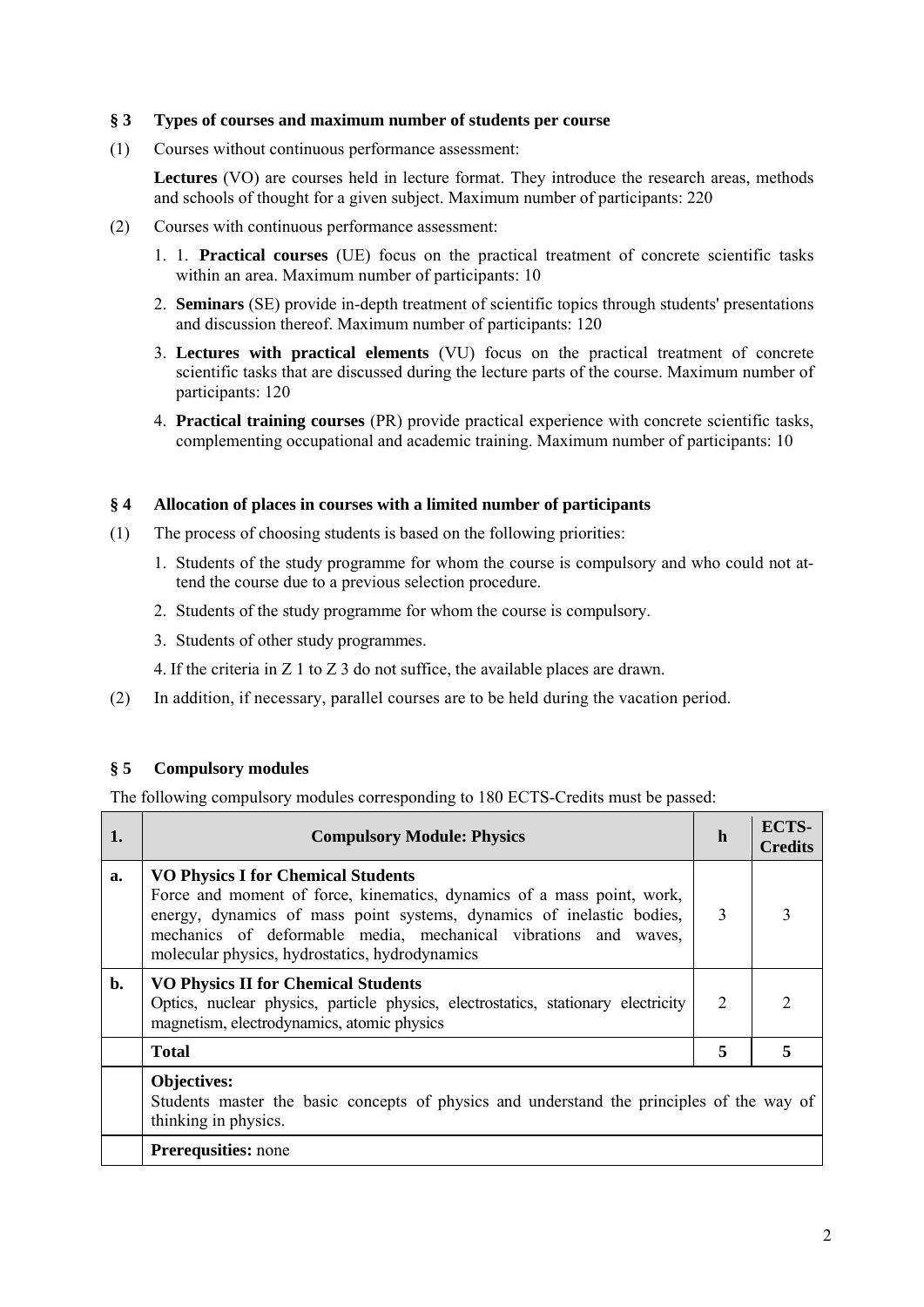| <b>Compulsory Module: Mathematics A</b>                                                                                                                               | h | ECTS-<br><b>Credits</b> |
|-----------------------------------------------------------------------------------------------------------------------------------------------------------------------|---|-------------------------|
| <b>VU Mathematics I for Chemical Students</b><br>Analysis in one variable: sets, functions, sequences, series, complex numbers,<br>differential and integral calculus | 3 |                         |
| <b>Total</b>                                                                                                                                                          | 3 |                         |
| <b>Objectives:</b><br>Students understand advanced mathematics and are capable of applying the acquired<br>mathematical methods on physical and chemical problems.    |   |                         |
| <b>Prerequsities:</b> none                                                                                                                                            |   |                         |

| 3. | <b>Compulsory Module: General Chemistry A</b>                                                                                                                                                                                                                                                                                                                                                                                                                                                                                                                       | h | ECTS-<br><b>Credits</b> |
|----|---------------------------------------------------------------------------------------------------------------------------------------------------------------------------------------------------------------------------------------------------------------------------------------------------------------------------------------------------------------------------------------------------------------------------------------------------------------------------------------------------------------------------------------------------------------------|---|-------------------------|
| a. | <b>VO Experimental Lecture General Chemistry</b><br>Atomic theory, chemical formulas and equations, energy conversion in<br>chemical reactions, electronic structure and properties of atoms, ionic and<br>covalent bonding, molecular structure, molecular orbitals, basics of chemical<br>thermodynamics, gases, liquids, solids, solutions, reactions in aqueous<br>solution, chemical kinetics, chemical equilibrium, acids and bases, acid-base<br>equilibria, solubility, product and complex formation equilibria, elec-<br>trochemistry, nuclear chemistry. | 5 | 6                       |
| b. | <b>VO Chemistry in Aqueous Solution</b><br>Theoretical preparation for the laboratory course chemistry in aqueous so-<br>lution: reactions of salts and metals with water, acids, bases and molten<br>salts; group and identification reactions of ions; parallel chemical equilibria;<br>ions in water: source and removal; important inorganic reactions in aqueous<br>solution in nature and industry.                                                                                                                                                           | 1 | 1 <sub>5</sub>          |
|    | <b>Total</b>                                                                                                                                                                                                                                                                                                                                                                                                                                                                                                                                                        | 6 | 7.5                     |
|    | Objectives:<br>Students understand the basic concepts of general chemistry.                                                                                                                                                                                                                                                                                                                                                                                                                                                                                         |   |                         |
|    | <b>Prerequsities:</b> none                                                                                                                                                                                                                                                                                                                                                                                                                                                                                                                                          |   |                         |

| 4. | <b>Compulsory Module: General Chemistry B</b>                                                                                                                                                                                                                                                                                                                                                                                                                                                                                | h                           | <b>ECTS-</b><br><b>Credits</b> |
|----|------------------------------------------------------------------------------------------------------------------------------------------------------------------------------------------------------------------------------------------------------------------------------------------------------------------------------------------------------------------------------------------------------------------------------------------------------------------------------------------------------------------------------|-----------------------------|--------------------------------|
| a. | <b>VO Laboratory Safety</b><br>Rules of conduct for working in a chemical laboratory, safety and hazardous<br>material labelling, precarious experimental work, personal<br>safety<br>equipment, hazardous materials, fire prevention, first aid.                                                                                                                                                                                                                                                                            | I.                          | 15                             |
| b. | <b>VO Chemical Calculations</b><br>Significant digit, empirical formula, mole, percentage of compounds,<br>deduction of chemical formula, chemical equation, balancing redox equations,<br>limiting reactants, yield of chemical reactions, concentration of solutions,<br>stochiometric treatment of two and three component mixtures, gas<br>equilibria, pH-calculations, weak acids and bases, di and tribasic acids,<br>salts of weak acids and bases, buffer solutions, solubility product,<br>precipitation reactions. | $\mathcal{D}_{\mathcal{A}}$ |                                |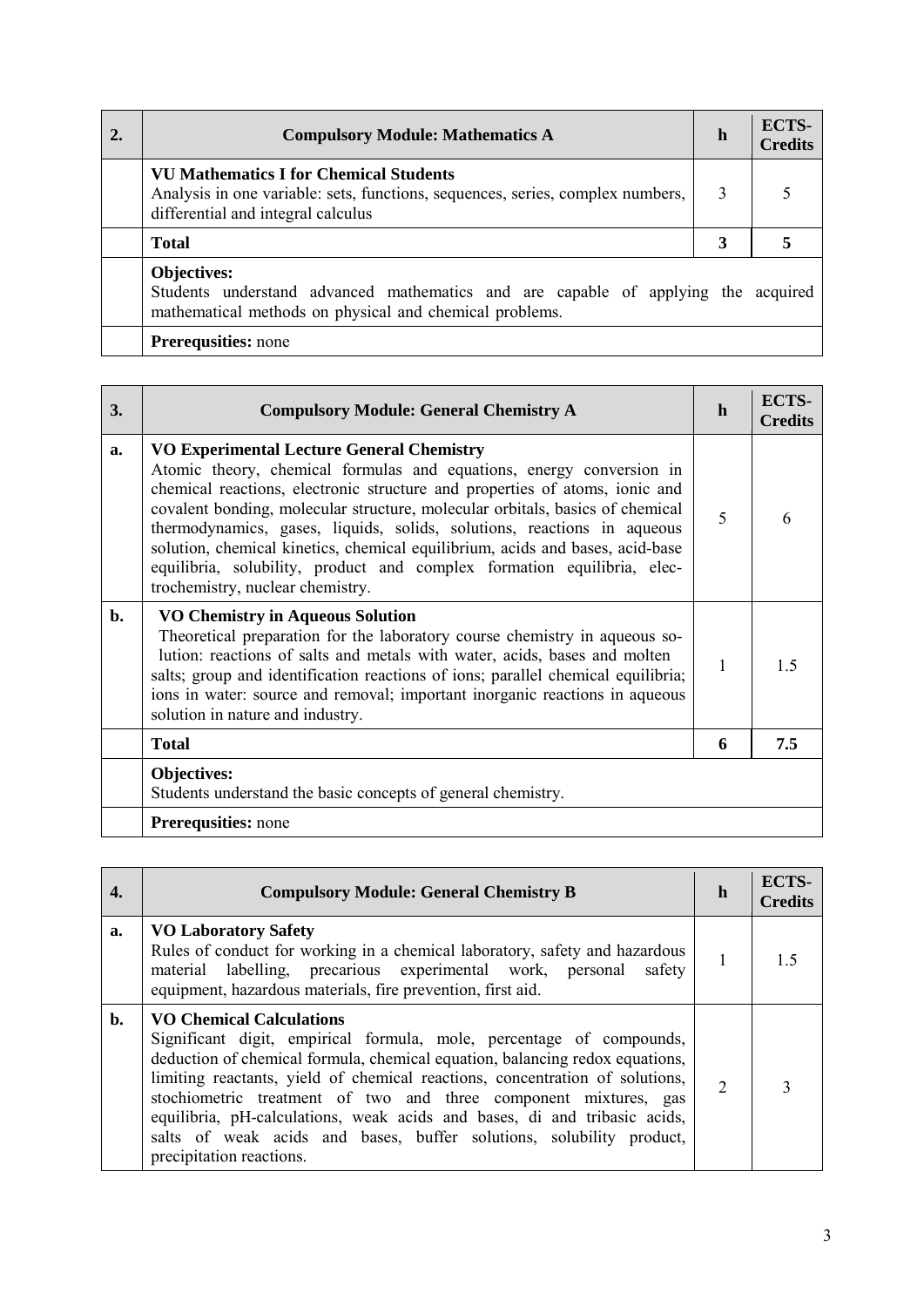| c. | <b>PR General Chemistry</b><br>Acid-base<br>titration,<br>water hardness, redox<br>titration.<br>column<br>chromatography of plant dyes, thin layer chromatography of amino acids,<br>ester synthesis, stannic oxide formula determination, Nernst equation<br>experiments, electrochemical determination of equilibrium concentrations,<br>equilibrium constant for homogenous and heterogeneous equilibria, atomic<br>mass of magnesium. | $\overline{4}$ |     |
|----|--------------------------------------------------------------------------------------------------------------------------------------------------------------------------------------------------------------------------------------------------------------------------------------------------------------------------------------------------------------------------------------------------------------------------------------------|----------------|-----|
|    | <b>Total</b>                                                                                                                                                                                                                                                                                                                                                                                                                               | 7              | 7.5 |
|    | <b>Objectives:</b><br>Students acquire general knowledge of safe work in a chemical laboratory and responsible<br>handling of hazardous materials. Students are capable of applying stochiometric calculations and<br>acquire practical laboratory skills in introductory chemical experiments on topics of general<br>chemistry. In the General Chemistry practical course students gain multidisciplinary skills/key                     |                |     |

chemistry. In the General Chemistry practical course students gain multidisciplinary skills/key skills, such as the ability to work in a team and oral and written communication skills.

| 5.            | <b>Compulsory Module: Analytical Chemistry A</b>                                                                                                                                                                                                                                                                      | $\mathbf h$ | ECTS-<br><b>Credits</b> |
|---------------|-----------------------------------------------------------------------------------------------------------------------------------------------------------------------------------------------------------------------------------------------------------------------------------------------------------------------|-------------|-------------------------|
| a.            | <b>VO Analytical Chemistry I:</b><br>Basics (chemical equilibrium, concentration), analytical instruments<br>(balance etc.), sample preparation and digestion, gravimetry, mass<br>analysis, optical analysis, separation mechanisms (precipitation, distribution,<br>ion exchange, chromatography, electrophoresis). | 3           | 4.5                     |
| b.            | <b>VO Data Analysis and Chemometrics</b><br>Fundamentals of statistics and data analysis (hypothesis testing, variance<br>analysis, regression, threshold values, statistical planning of experiments,<br>fundamentals of chemometric processes in data analysis)                                                     | 1           | 1.5                     |
| $c_{\bullet}$ | <b>VO Analytical Chemistry II:</b><br>Electroanalysis, potentiometry, ionselective electrodes, electrogravimetry,<br>coulometry, amperometry, voltammetry, conductometry, potentiometric<br>and conductometric end point excitation.                                                                                  | 1           | 1.5                     |
|               | <b>Total</b>                                                                                                                                                                                                                                                                                                          | 5           | 7.5                     |
|               | Objectives:<br>Students are familiar with the fundamentals of analytical chemistry (volumetric analysis,<br>chromatography, electroanalytics and data analysis).                                                                                                                                                      |             |                         |
|               | Prerequsities: none                                                                                                                                                                                                                                                                                                   |             |                         |

| 6. | <b>Compulsory Module: Mathematics B</b>                                                                                                                                                                                                 | h                 | ECTS-<br><b>Credits</b> |
|----|-----------------------------------------------------------------------------------------------------------------------------------------------------------------------------------------------------------------------------------------|-------------------|-------------------------|
|    | <b>VU Mathematics II for Chemical Students</b><br>Linear algebra: vector spaces, matrix calculus, analysis in several variables,<br>multi-dimensional differential and integral calculus, ordinary and partial<br>differential equation | $\mathbf{\Omega}$ |                         |
|    | <b>Total</b>                                                                                                                                                                                                                            |                   |                         |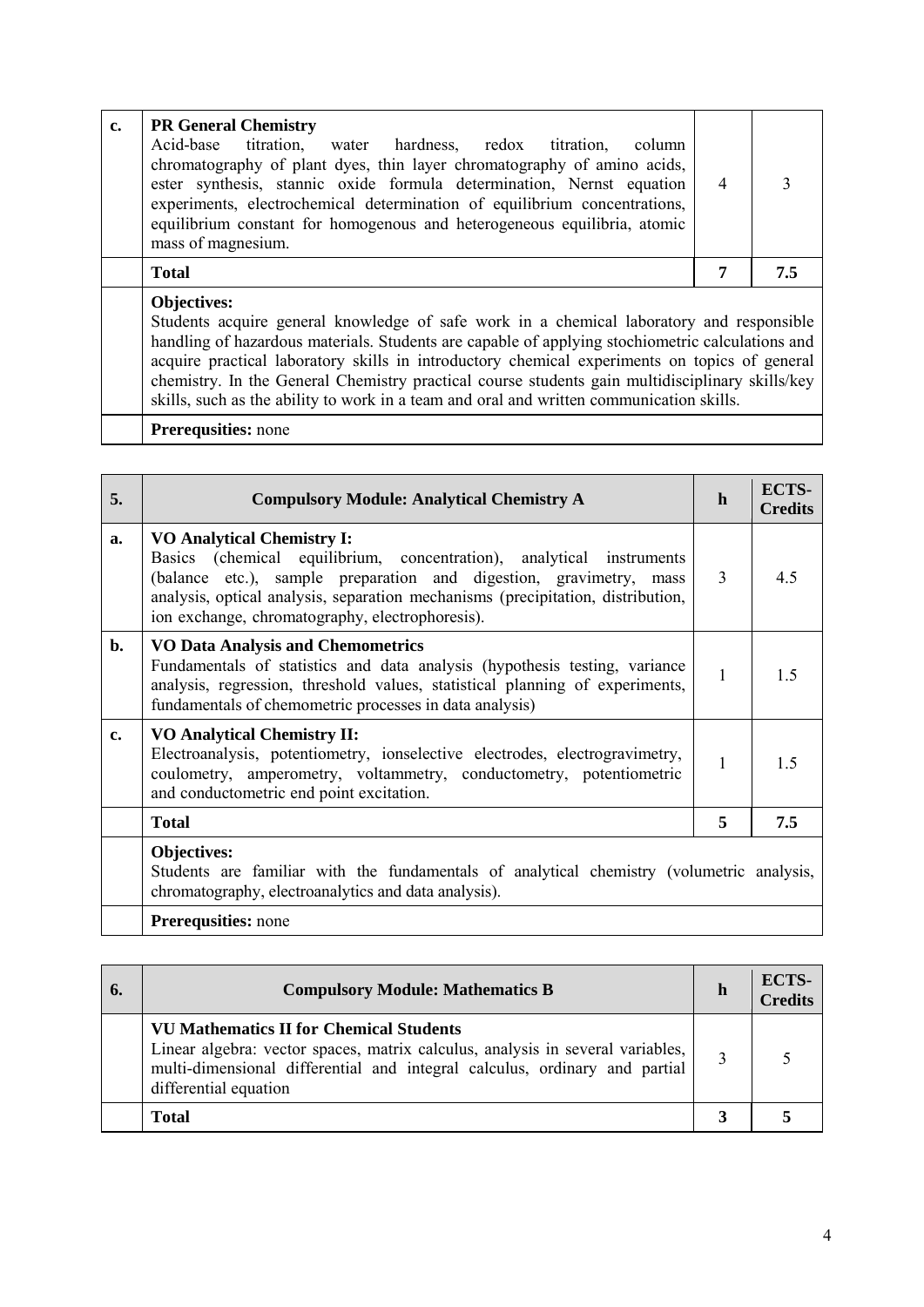| <b>Objectives:</b><br>Students understand advanced mathematics and are able to apply the mathematical methods<br>learned for finding solutions to physical and chemical questions. |
|------------------------------------------------------------------------------------------------------------------------------------------------------------------------------------|
| <b>Prerequsities:</b> none                                                                                                                                                         |

| 7.             | <b>Compulsory Module: Inorganic Chemistry A</b>                                                                                                                                                                                                                                                                                                                                        | h              | <b>ECTS-</b><br><b>Credits</b> |
|----------------|----------------------------------------------------------------------------------------------------------------------------------------------------------------------------------------------------------------------------------------------------------------------------------------------------------------------------------------------------------------------------------------|----------------|--------------------------------|
| a.             | <b>VO Experimental Lecture Main Group Chemistry</b><br>Introduction to main group chemistry (groups 1-2 and 13-18); description,<br>properties and reactivities of s-block and p-block elements; importance of<br>main group chemistry with regard to fundamental research and industrial<br>processes based on critical discussions of ecological and toxicological<br>connections.   | $\overline{2}$ | 2.5                            |
| $\mathbf{b}$ . | <b>VO Transition Metal Chemistry</b><br>Transition metal chemistry focusing on d-block elements: general<br>characteristics; basics, compound models, reactivity of coordination<br>compounds; deposits, production and characteristics of d-metals; important<br>compound classes; technically important processes, bioinorganic aspects,<br>chemistry of lanthanides and actinoides. | $\overline{2}$ | 2.5                            |
|                | <b>Total</b>                                                                                                                                                                                                                                                                                                                                                                           | 4              | 5                              |
|                | Objectives:<br>Students acquire knowledge of the most important substances and fundamental principles of<br>inorganic chemistry are familiar with the use of inorganic substances in the fields of<br>environment and technology.                                                                                                                                                      |                |                                |
|                | <b>Prerequsities:</b> none                                                                                                                                                                                                                                                                                                                                                             |                |                                |

| 8. | <b>Compulsory Module: Organic Chemistry A</b>                                                                                                                                                                                                                                                                                                                                                                                                                                                                                                                                                       | h              | <b>ECTS-</b><br><b>Credits</b> |
|----|-----------------------------------------------------------------------------------------------------------------------------------------------------------------------------------------------------------------------------------------------------------------------------------------------------------------------------------------------------------------------------------------------------------------------------------------------------------------------------------------------------------------------------------------------------------------------------------------------------|----------------|--------------------------------|
|    | <b>VO Organic Chemistry I</b><br>Structure and nomenclature of organic compounds, qualitative theoretical<br>consideration of covalent bond in hydrocarbons, conformation, thermos<br>hemistry, stereochemistry, chemical substances (preparation and reactions of<br>alkanes, alkyl halogenides, alcohols, ethers, amines, alkenes, alkynes, allenes<br>aromates, including polycyclic aromatic compounds); reactions<br>&<br>(nucleophilic substitution on saturated carbons, elimination reactions, ad-<br>dition reactions, pericyclic reactions); conjugation and conjugated $\pi$<br>systems. | $\overline{4}$ |                                |
|    | <b>Total</b>                                                                                                                                                                                                                                                                                                                                                                                                                                                                                                                                                                                        | 4              | 5                              |
|    | Objectives:<br>Students acquire theoretical knowledge of structure and reactivity of organic substances.                                                                                                                                                                                                                                                                                                                                                                                                                                                                                            |                |                                |
|    | <b>Prerequsities:</b> none                                                                                                                                                                                                                                                                                                                                                                                                                                                                                                                                                                          |                |                                |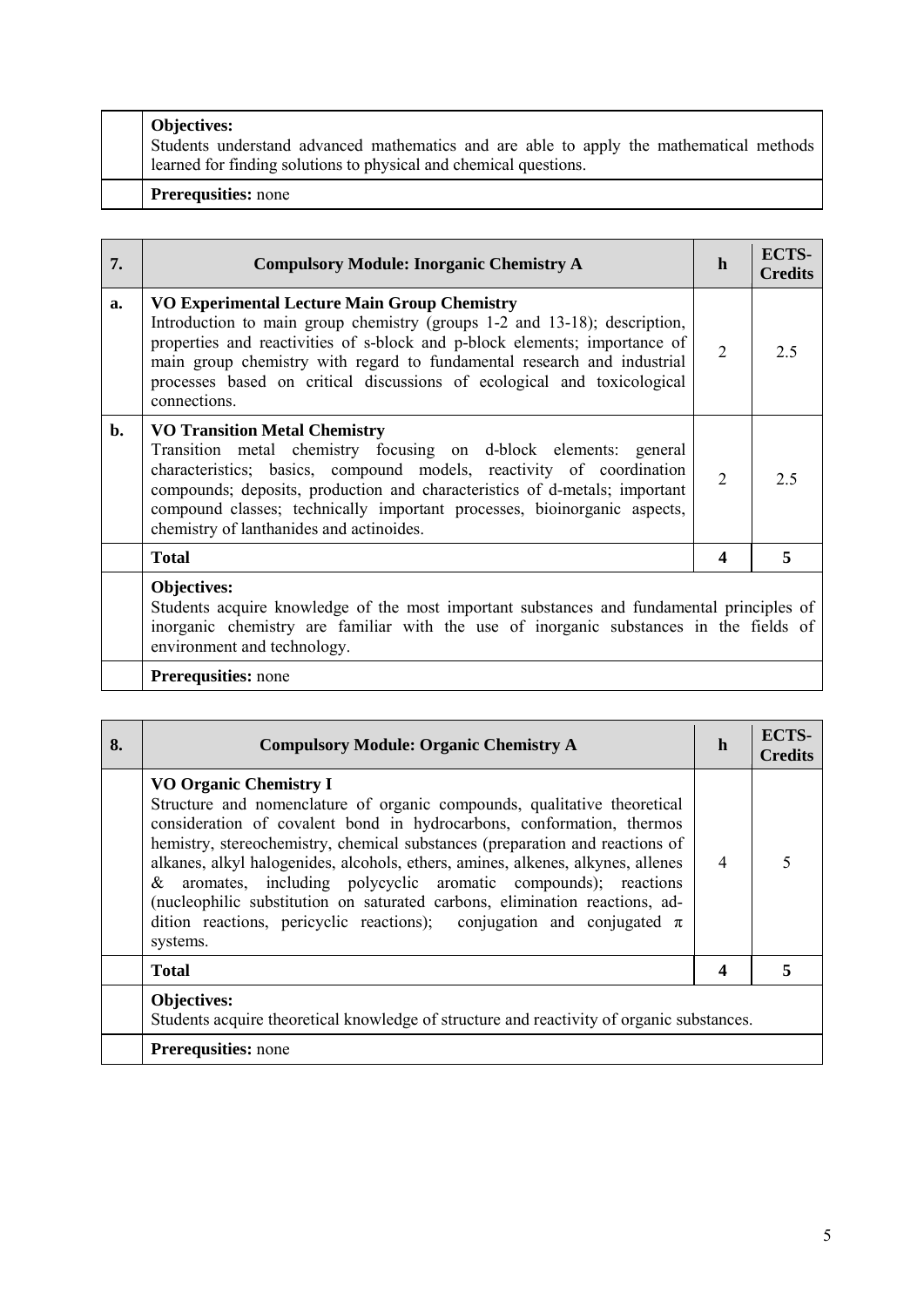| 9. | <b>Compulsory Module: Inorganic Chemistry B</b>                                                                                                                                                                                                                                                                    | h  | ECTS-<br><b>Credits</b> |
|----|--------------------------------------------------------------------------------------------------------------------------------------------------------------------------------------------------------------------------------------------------------------------------------------------------------------------|----|-------------------------|
|    | <b>PR Chemistry in Aqueous Solution</b><br>Experiments in solution and precipitation reactions, acid-base reactions and<br>redox reactions; properties, chemical reactions, and experimental<br>investigation of inorganic salts, metals, acids and bases in aqueous solution.                                     | 10 | 75                      |
|    | <b>Total</b>                                                                                                                                                                                                                                                                                                       | 10 | 7.5                     |
|    | <b>Objectives:</b><br>With attention to the contents of the courses in general chemistry, students acquire<br>experimental knowledge of the identification and qualitative analysis of inorganic salts and<br>metals. Students gain multidisciplinary skills/key skills, such as the ability to work in a team and |    |                         |

oral and written communication skills.

**Prerequsities:** successful completion of compulsory module 3 (General Chemistry A)

| <b>10.</b> | <b>Compulsory Module: Analytical Chemistry B</b>                                                                                                                                                                                                                                                                   | h | ECTS-<br><b>Credits</b> |
|------------|--------------------------------------------------------------------------------------------------------------------------------------------------------------------------------------------------------------------------------------------------------------------------------------------------------------------|---|-------------------------|
| a.         | <b>VO Analytical Chemistry III</b><br>Atomic spectroscopy, atomic absorption spectroscopy, functionality of<br>monochromators, detectors, interferences and their elimination, principle of<br>FES, atomic fluorescence spectroscopy, plasmaOES (ICP, DCP),<br>spectroscopy using arc, spark and laser excitation. | 1 | 15                      |
| $b$ .      | <b>VO Analytical Chemistry IV</b><br>Modes of decay, interaction of ionizing radiation with matter, radio analytics<br>(apha-, beta- and gamma-spectroscopy, liquid scintillation), radiation injuries,<br>technical use of X-radiation, X-ray spectroscopy, electron spectroscopy                                 | 1 |                         |
|            | <b>Total</b>                                                                                                                                                                                                                                                                                                       | 2 | 2.5                     |
|            | Objectives:<br>Students have an advanced knowledge of analytical chemistry (atomic spectroscopy, X-ray<br>spectroscopy, radioactivity and radio analytics).                                                                                                                                                        |   |                         |

| 11. | <b>Compulsory Module:: Physical Chemistry A</b>                                                                                                                                                                                                                                                                                                                                                            | h | ECTS-<br><b>Credits</b> |
|-----|------------------------------------------------------------------------------------------------------------------------------------------------------------------------------------------------------------------------------------------------------------------------------------------------------------------------------------------------------------------------------------------------------------|---|-------------------------|
|     | <b>VU Introduction to Quantum Theory</b><br>Fall of the classical world view, double-slit experiment, superposition principle,<br>wave mechanics of plane waves, Schrödinger equation, formal fundamentals of<br>quantum mechanics, specific solutions of the Schrödinger equation, spin,<br>Aufbau principle, He atom, antisymmetry, exchange interaction, Pauli<br>exclusion principle; $H_2^+$ molecule | 3 | 2.5                     |
|     | <b>Total</b>                                                                                                                                                                                                                                                                                                                                                                                               | 3 | 2.5                     |
|     | <b>Objectives:</b><br>Students understand the fundamental physical principles of the structure of matter within the<br>scope of quantum mechanics.                                                                                                                                                                                                                                                         |   |                         |
|     | <b>Prerequsities:</b> none                                                                                                                                                                                                                                                                                                                                                                                 |   |                         |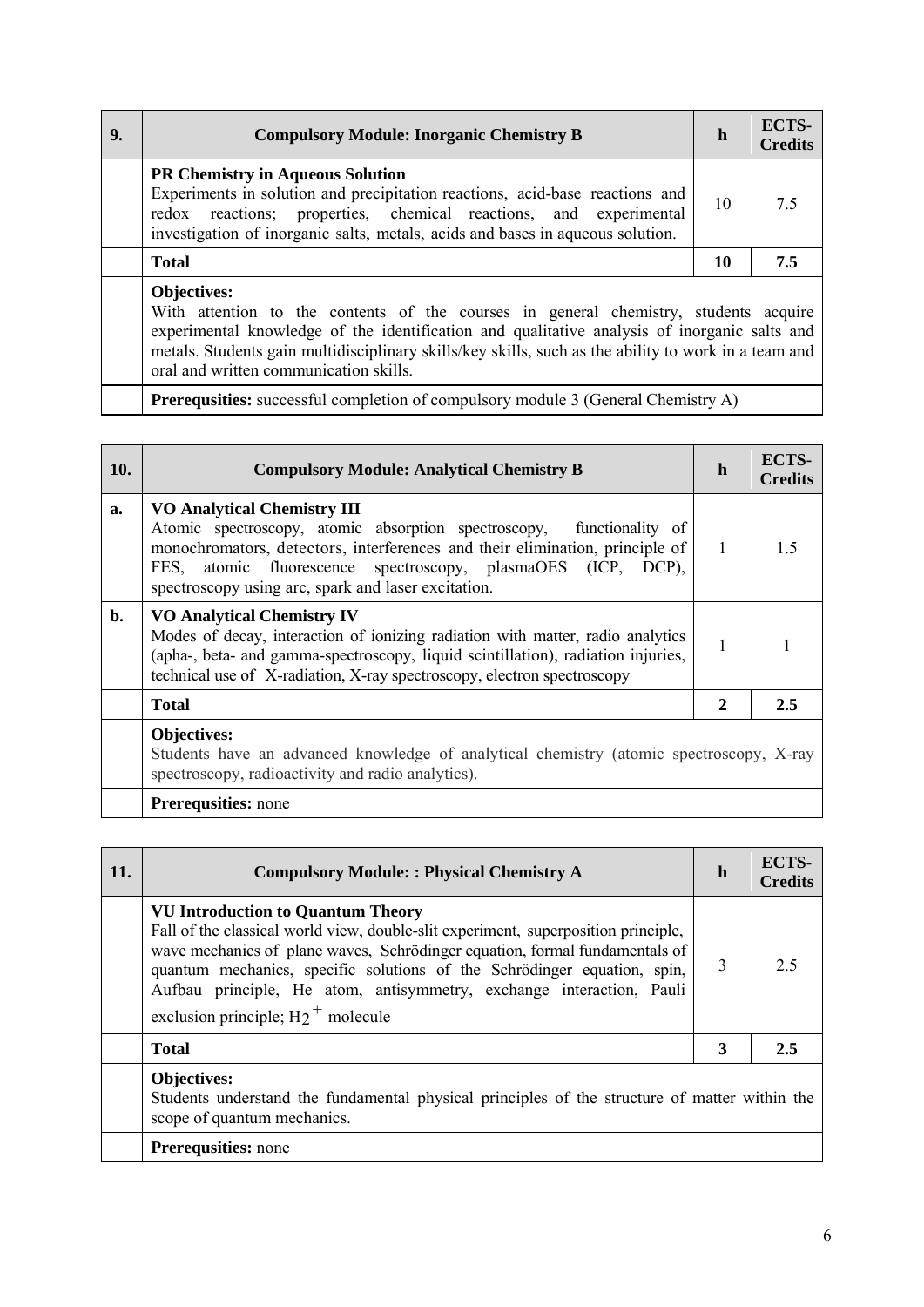| <b>12.</b> | <b>Compulsory Module: Analytical Chemistry C</b>                                                                                                                                                                                                                                                                                                                                                                                                                                                                                                      | $\mathbf h$    | <b>ECTS-</b><br><b>Credits</b> |
|------------|-------------------------------------------------------------------------------------------------------------------------------------------------------------------------------------------------------------------------------------------------------------------------------------------------------------------------------------------------------------------------------------------------------------------------------------------------------------------------------------------------------------------------------------------------------|----------------|--------------------------------|
|            | <b>PR Quantitative Analytical Chemistry – Basic Practical Course</b><br>Basic analytical operations (measurement of volume and mass, precipitation,<br>filtration, digestion, ignition), safety and quality control in an analytical<br>laboratory, filtration, gravimetric and titrimetic analysis (neutralization, redox<br>titrations, complex formation), endpoint detection with colour indication and<br>instruments (photometry, Ca-selective electrode, pH-electrode, conductivity<br>measurement), statistical evaluation of analytical data | $\overline{4}$ |                                |
|            | <b>Total</b>                                                                                                                                                                                                                                                                                                                                                                                                                                                                                                                                          | 4              |                                |
|            | <b>Objectives:</b><br>Students gain basic skills in sample preparation and in gravimetric and trimetric analysis                                                                                                                                                                                                                                                                                                                                                                                                                                      |                |                                |

processes. Students are able to correctly evaluate and interpret analytical data.

Prerequsities: successful completion of compulsory modules 5 and 9 (Analytical Chemistry A and Inorganic Chemistry B)

| <b>13.</b> | <b>Compulsory Module: Analytical Chemistry D</b>                                                                                                                                                                                                                           | $\mathbf h$ | ECTS-<br><b>Credits</b> |
|------------|----------------------------------------------------------------------------------------------------------------------------------------------------------------------------------------------------------------------------------------------------------------------------|-------------|-------------------------|
|            | <b>PR Basic Practical Course in Instrumental Analysis</b><br>Basic knowledge in sample preparation and instrumental analysis, use of<br>HPLC, GC, voltammetry, extraction processes, UV/Vis spectroscopy, atomic<br>spectroscopy (AAS, FES) for analyzing real samples.    | 4           |                         |
|            | <b>Total</b>                                                                                                                                                                                                                                                               | 4           |                         |
|            | <b>Objectives:</b><br>Students acquire basic skills in instrumental analysis. They are able to generate, to protocol and to<br>evaluate and interpret data. Students acquire interdisciplinary key competences for working in<br>teams and oral and written communication. |             |                         |

**Prerequsities:** successful completion of compulsory module 10 and 12 (Analytical Chemistry B and C)

| 14.            | <b>Compulsory Module: Organic Chemistry B</b>                                                                                                                                                    | h | <b>ECTS-</b><br><b>Credits</b> |
|----------------|--------------------------------------------------------------------------------------------------------------------------------------------------------------------------------------------------|---|--------------------------------|
| a.             | <b>VO Organic Chemistry II</b><br>Aldehydes and ketones, enols, enolates and enamines, carboxylic acids and<br>derivates of carboxylic acids, bifunctional compounds, heterocyclic<br>compounds. | 2 | $\mathcal{D}_{\mathcal{L}}$    |
| $\mathbf{b}$ . | <b>VO Structure Elucidation I</b><br>Fundamentals of the characterization of organic compounds by modern<br>mass spectrometry.                                                                   | 2 | 1.5                            |
| c.             | VO Preparation Techniques in Organic Chemistry<br>Working techniques in preparative organic chemistry; instructions for the<br>laboratory course in organic chemistry                            | 2 | 1.5                            |
|                | <b>Total</b>                                                                                                                                                                                     | 6 |                                |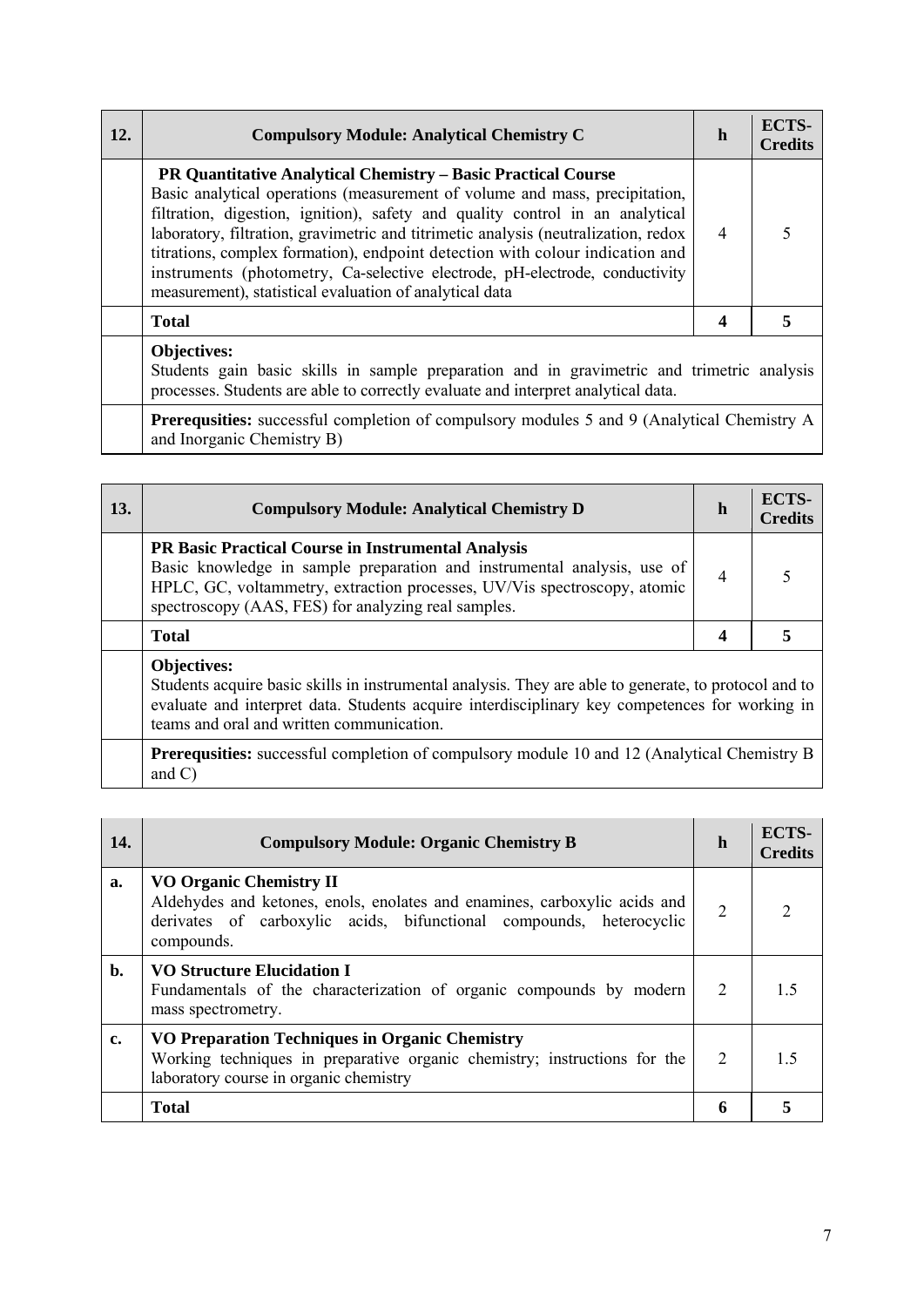| <b>Objectives:</b><br>Students acquire basic knowledge of the structure and reactivity of organic compounds and<br>their characterization. |
|--------------------------------------------------------------------------------------------------------------------------------------------|
| <b>Prerequsities:</b> none                                                                                                                 |

| 15. | <b>Compulsory Module: Physical Chemistry B</b>                                                                                                                                                                                                                                                           | h              | <b>ECTS-</b><br><b>Credits</b> |
|-----|----------------------------------------------------------------------------------------------------------------------------------------------------------------------------------------------------------------------------------------------------------------------------------------------------------|----------------|--------------------------------|
|     | <b>VU</b> Thermodynamics<br>Introduction to chemical thermodynamics, equations of state of ideal glass,<br>enthalpy, Carnot cycle, entropy, second law of thermodynamics, Helmholtz<br>free energy, Gibbs enthalpy, chemical potential, law of mass action, phase<br>equilibrium, colligative properties | $\overline{4}$ |                                |
|     | <b>Total</b>                                                                                                                                                                                                                                                                                             | 4              |                                |
|     | <b>Objectives:</b><br>Students are able to quantitatively analyse chemical processes and reactions.                                                                                                                                                                                                      |                |                                |
|     | <b>Prerequsities:</b> none                                                                                                                                                                                                                                                                               |                |                                |

| 16. | <b>Compulsory Module: Biochemistry A</b>                                                                                                                                                                                                                                                                                                                                                                                                                                          | h | <b>ECTS-</b><br><b>Credits</b> |
|-----|-----------------------------------------------------------------------------------------------------------------------------------------------------------------------------------------------------------------------------------------------------------------------------------------------------------------------------------------------------------------------------------------------------------------------------------------------------------------------------------|---|--------------------------------|
|     | <b>VO Biochemistry I</b><br>Subject and unifying principles of biochemistry; water, acids and bases;<br>amino acids, peptides and proteins; structure and function of proteins and<br>enzymes; vitamins and coenzymes; lipids; carbohydrates; nucleic acids;  <br>principal metabolic strategies; glycolysis; citric acid cycle; oxidative<br>phosphorylation; pentose phosphate pathway; gluconeogenesis; glycogen<br>metabolism; fatty acid metabolism; amino acid degradation. | 3 |                                |
|     | <b>Total</b>                                                                                                                                                                                                                                                                                                                                                                                                                                                                      |   |                                |
|     | <b>Objectives:</b><br>Students acquire knowledge of the chemical fundamentals and components of living matter,<br>catabolism and energy metabolism.                                                                                                                                                                                                                                                                                                                               |   |                                |
|     | <b>Prerequsities:</b> none                                                                                                                                                                                                                                                                                                                                                                                                                                                        |   |                                |

| 17. | <b>Compulsory Module: Inorganic Chemistry C</b>                                                                                                                                                                                                     | h | ECTS-<br><b>Credits</b> |
|-----|-----------------------------------------------------------------------------------------------------------------------------------------------------------------------------------------------------------------------------------------------------|---|-------------------------|
|     | <b>PR Inorganic Synthesis</b><br>Synthesis of inorganic compounds of main group and subgroup elements in<br>aqueous solution; application of basic preparative techniques                                                                           |   |                         |
|     | <b>Total</b>                                                                                                                                                                                                                                        | 5 |                         |
|     | <b>Objectives:</b><br>Students acquire experimental-practical skills in the synthesis of inorganic compounds. They<br>also acquire interdisciplinary key competences such as working in teams and acquire oral and<br>written communication skills. |   |                         |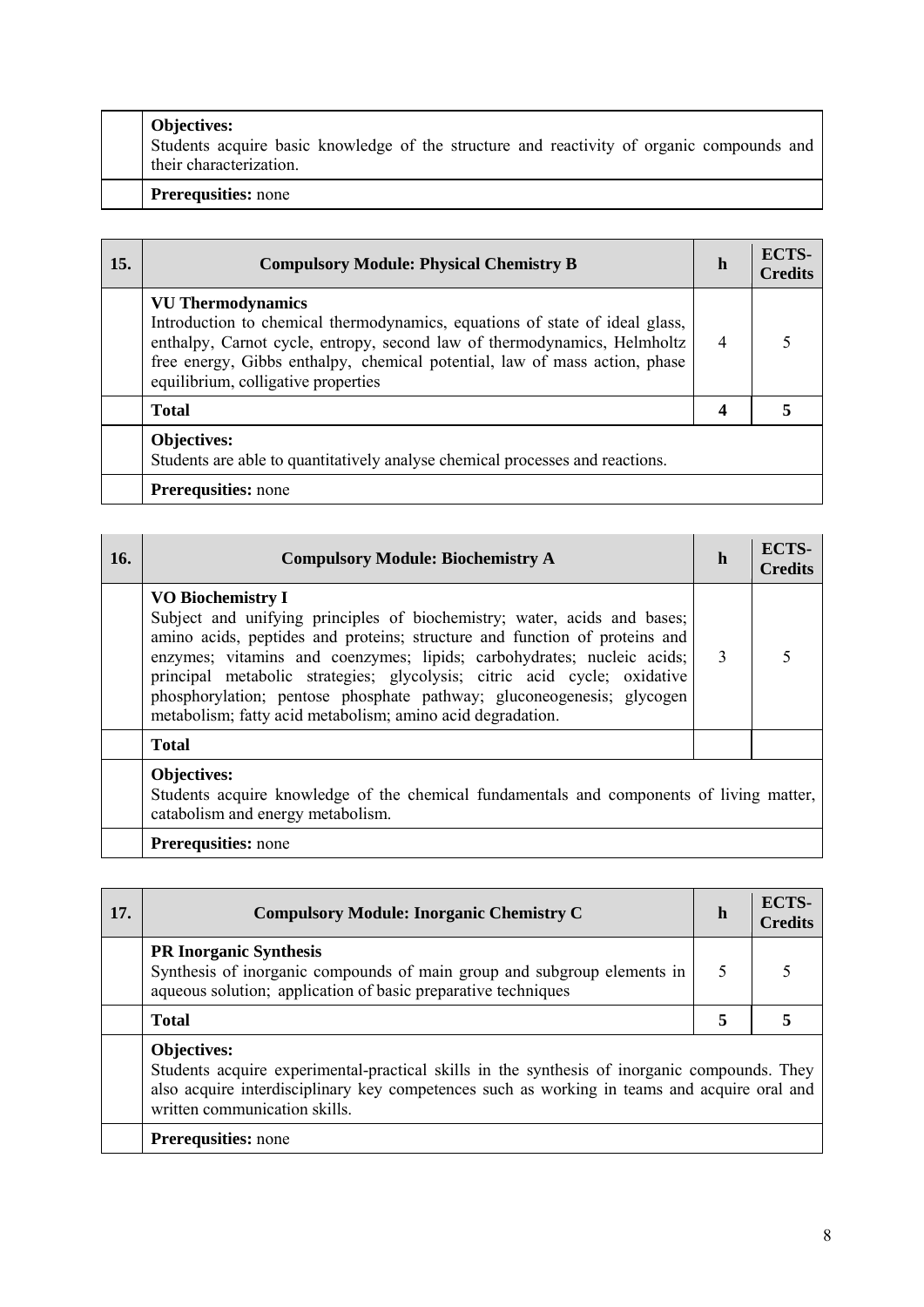| 18. | <b>Compulsory Module: Theoretical Chemistry A</b>                                                                                                                                                                                                                                                                                                                                                                  | h              | ECTS-<br><b>Credits</b> |
|-----|--------------------------------------------------------------------------------------------------------------------------------------------------------------------------------------------------------------------------------------------------------------------------------------------------------------------------------------------------------------------------------------------------------------------|----------------|-------------------------|
|     | <b>VO Theoretical Chemistry I</b><br>Types of atoms, bonding force, boding structures, torsions, electrostatic<br>interactions, van der Waals force, hydrogen bonds, hydrophobic interactions,<br>simplified force fields, minimization procedures, Hesse matrix interpretation,<br>standard mode analysis, interrelations to oscillation spectroscopy, computer<br>simulation, interrelations to NMR-spectroscopy | $\overline{2}$ | 25                      |
|     | <b>Total</b>                                                                                                                                                                                                                                                                                                                                                                                                       | $\overline{2}$ | 2.5                     |
|     | Objectives:<br>Students understand basic intra- and intermolecular forces, as well as their behaviour in force<br>fields.                                                                                                                                                                                                                                                                                          |                |                         |
|     | <b>Prerequsities:</b> none                                                                                                                                                                                                                                                                                                                                                                                         |                |                         |

| 19.   | <b>Compulsory Module: Biochemistry B</b>                                                                                                                                                                                                                                                                                                                                                                                                                                                                  | $\mathbf h$    | ECTS-<br><b>Credits</b> |
|-------|-----------------------------------------------------------------------------------------------------------------------------------------------------------------------------------------------------------------------------------------------------------------------------------------------------------------------------------------------------------------------------------------------------------------------------------------------------------------------------------------------------------|----------------|-------------------------|
| a.    | <b>VO Biochemistry II</b><br>Photosynthesis; biosynthesis/degradation of complex lipids, steroids and<br>amino acids, heme, nucleotides; coordination of metabolism; structure and<br>replication of DNA; transcription and RNA processing; protein synthesis;<br>regulation of gene expression in prokaryotes; eukaryotic chromosomes and<br>gene expression; gene technology; molecular immunology; muscle con-<br>traction and motility; membrane transport; hormone function; signal<br>transduction. | $\overline{3}$ | $\overline{3}$          |
| $b$ . | <b>VO Biochemical Methods</b><br>Nucleid acids (analysis, cloning, synthesis, sequencing), proteins (expression,<br>cleaning, sequencing, structures), molecular interactions (identification,<br>quantification, localization, functional analysis of protein-RNA ligands),<br>system biology (genomics, proteomics, metabolomics), model organisms,<br>model systems for physiological and pathological signal transduction cascades,<br>bio technology                                                 | $\overline{2}$ | 1                       |
| c.    | <b>UE Biochemical Methods</b><br>Use of databases, graphic data processing, bio IT analysis of DNA, RNA,<br>protein sequences and structures, analysis of molecular interactions and post-<br>translational modifications, evolutionary interrelations, use of systemic<br>biological analysis methods                                                                                                                                                                                                    | 1              | 1                       |
|       | <b>Total</b>                                                                                                                                                                                                                                                                                                                                                                                                                                                                                              | 6              | 5                       |
|       | <b>Objectives:</b><br>Students acquire knowledge of anabolism, coordination of metabolism, fundamentals of<br>molecular genetics, gene technology, and biochemical principles of complex biological<br>processes. Students learn the fundamentals of modern biochemical methods and can apply them<br>for preparing and analyzing biological macromolecules and their interactions.                                                                                                                       |                |                         |
|       | <b>Prerequsities:</b> successful completion of compulsory module 16 (Biochemistry A)                                                                                                                                                                                                                                                                                                                                                                                                                      |                |                         |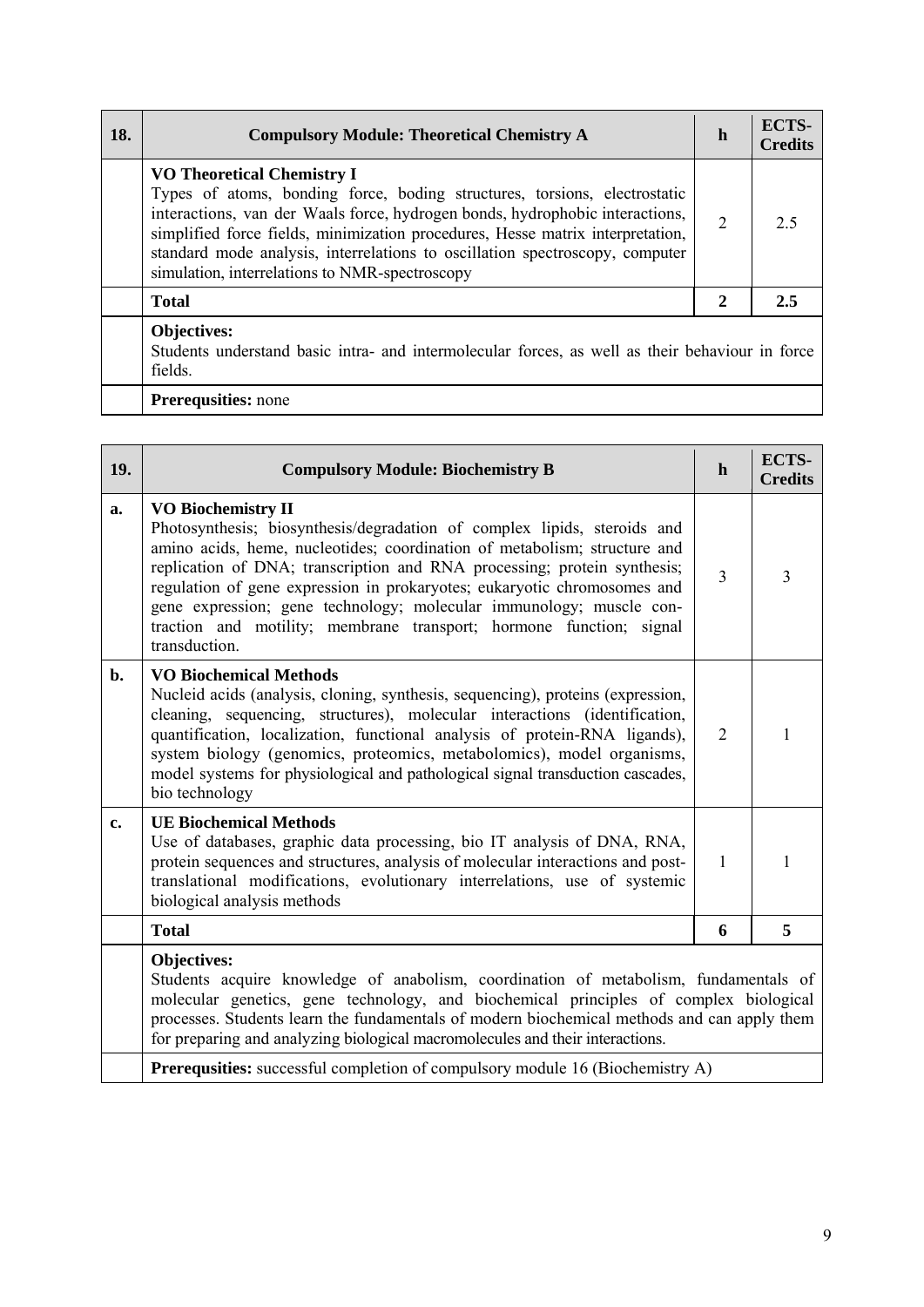| <b>20.</b> | <b>Compulsory Module: Physical Chemistry C</b>                                                                                                                                                                                                                                                                                     | h              | ECTS-<br><b>Credits</b> |
|------------|------------------------------------------------------------------------------------------------------------------------------------------------------------------------------------------------------------------------------------------------------------------------------------------------------------------------------------|----------------|-------------------------|
| a.         | <b>VO Thermodynamics: Advanced Course</b><br>Real gases: state equations, state charts, Joule-Thomson-effect, fugacity;<br>thermodynamics and phase charts of real mixtures; thermodynamics of<br>surfaces: surface tension, wetting phenomena; applications in technical<br>chemistry; elements of non-equilibrium thermodynamics | 2              | 2.5                     |
| b.         | <b>VO Kinetics</b><br>Kinetic gas theory, transport processes, reaction rate, nature of reactants,<br>simple reactions, counter-reactions, parallel reactions, consequent reactions,<br>pre-equilibrium, "unimolecular" reaction, chain reactions                                                                                  | $\overline{2}$ | 2.5                     |
|            | <b>Total</b>                                                                                                                                                                                                                                                                                                                       |                | 5                       |
|            | Objectives:                                                                                                                                                                                                                                                                                                                        |                |                         |

Students acquire in-depth knowledge of thermodynamics for special systems and actual applications as well as fundamental knowledge of chemical reaction kinetics for determining reaction rates.

| 21. | <b>Compulsory Module: Physical Chemistry D</b>                                                                                                                                                                                                                                                                                                                                                            | h | ECTS-<br><b>Credits</b> |
|-----|-----------------------------------------------------------------------------------------------------------------------------------------------------------------------------------------------------------------------------------------------------------------------------------------------------------------------------------------------------------------------------------------------------------|---|-------------------------|
|     | <b>PR Laboratory Course in Physical Chemistry I</b><br>Fundamentals of physical-chemical measurement methods:<br>quantity,<br>temperature and pressure gauge technique, creation of a vacuum, interpretation<br>of data and measurement uncertainty, curve fitting; e.g. measurement of<br>reaction warmth, electrolytic conductivity and molar mass; phase equilibria<br>solid-liquid and liquid-gaseous | 6 |                         |
|     | <b>Total</b>                                                                                                                                                                                                                                                                                                                                                                                              | 6 | 5                       |
|     | <b>Objectives:</b><br>Students are familiar with basic experimental methods in physical chemistry and with the<br>evaluation of the data. Students acquire interdisciplinary key competences in team work and oral<br>and written communication.                                                                                                                                                          |   |                         |
|     | <b>Prerequsities:</b> successful completion of compulsory modules 1, 2, 6 and 15 (Physics,<br>Mathematics A and B, Physical Chemistry B)                                                                                                                                                                                                                                                                  |   |                         |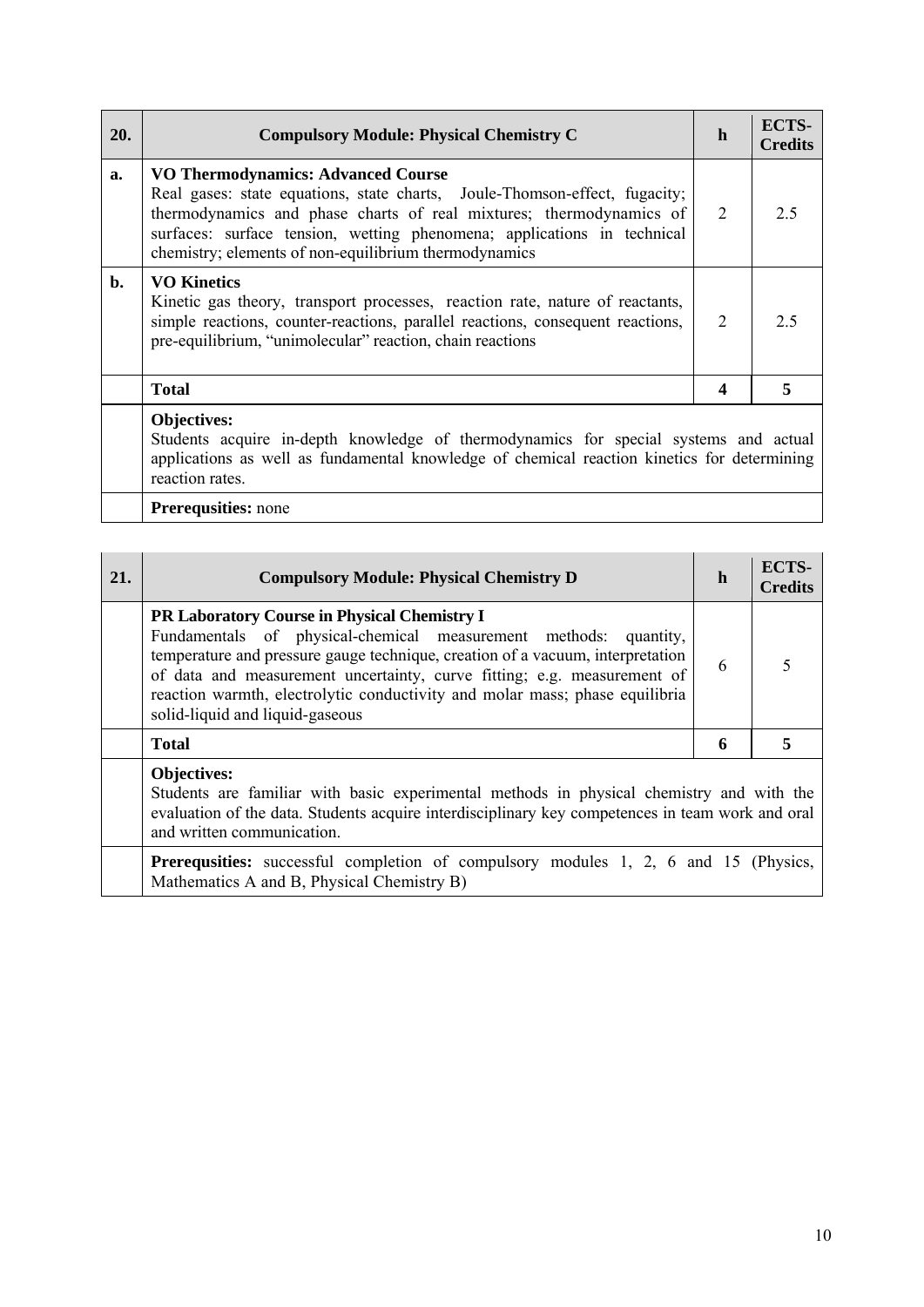| 22. | <b>Compulsory Module: Theoretical Chemistry B</b>                                                                                                                                                                                                                                                                                                                                                                                                                                                                                                                | h              | ECTS-<br><b>Credits</b> |
|-----|------------------------------------------------------------------------------------------------------------------------------------------------------------------------------------------------------------------------------------------------------------------------------------------------------------------------------------------------------------------------------------------------------------------------------------------------------------------------------------------------------------------------------------------------------------------|----------------|-------------------------|
|     | <b>VO Theoretical Chemistry II</b><br>Hamiltonian operator for multi-electron systems, Born-Oppenheimer<br>approximation, consequences of the Pauli exclusion principle for the multi-<br>electron wave function, atomic orbital, molecular orbital, determinant basis in<br>a multi-electron Hilbert space, ground state of the hydrogen molecule,<br>distance dependence, variation principle, Full-CI, Gaussian distribution as<br>one-electron basis, Hartree-Fock, Roothan method, electron correlations,<br>perturbation theory, density functional theory | $\overline{2}$ | 2.5                     |
|     | <b>Total</b>                                                                                                                                                                                                                                                                                                                                                                                                                                                                                                                                                     | $\mathbf{2}$   | 2.5                     |
|     | Objectives:<br>Students understand the fundamentals of describing multi-electron systems in chemistry.                                                                                                                                                                                                                                                                                                                                                                                                                                                           |                |                         |
|     | <b>Prerequsities:</b> none                                                                                                                                                                                                                                                                                                                                                                                                                                                                                                                                       |                |                         |

| 23. | <b>Compulsory Module: Organic Chemistry C</b>                                                                                                                                                                                                                               | h  | ECTS-<br><b>Credits</b> |
|-----|-----------------------------------------------------------------------------------------------------------------------------------------------------------------------------------------------------------------------------------------------------------------------------|----|-------------------------|
| a.  | <b>VO Structure Elucidation II</b><br>Fundamental principles for characterizing organic compounds and natural<br>substances by modern NMR spectroscopy.                                                                                                                     | 2  |                         |
| b.  | <b>PR Laboratory Course in Organic Chemistry I</b><br>Synthesis and characterization of simple organic compounds; practical<br>implementation of esterification, hydrolyses, condensations, electrophilic<br>substitutions on aromatics, oxidation and reduction reactions. | 9  |                         |
|     | <b>Total</b>                                                                                                                                                                                                                                                                | 11 |                         |
|     | Objectives:                                                                                                                                                                                                                                                                 |    |                         |

Students acquire practical experimental skills for the synthesis and characterisation of simple organic compounds. In the "Laboratory Course in Organic Chemistry I" they gain interdisciplinary skills/key skills, such as the ability to work in a team and oral and written communication skills.

Prerequsities: successful completion of compulsory modules 3, 4, 8 and 14 (General Chemistry A and B, Organic Chemistry A and B)

| 24.            | <b>Compulsory Module: Inorganic Chemistry D</b>                                                                                                                                                                                                                                                                                                                                         | h              | ECTS-<br><b>Credits</b> |
|----------------|-----------------------------------------------------------------------------------------------------------------------------------------------------------------------------------------------------------------------------------------------------------------------------------------------------------------------------------------------------------------------------------------|----------------|-------------------------|
| a.             | <b>VO Environmental Chemistry</b><br>The atmosphere of the earth, natural and anthropogenic greenhouse effect,<br>formation and degradation of ozone in the stratosphere, ozone hole,<br>ground-near ozone, DDT, aerosols, emissions of combustion engines.                                                                                                                             |                |                         |
| $\mathbf{b}$ . | <b>VO Solid State Chemistry</b><br>Solid state reactions, thermodynamics, kinetics, diffusion, phase transitions,<br>phase diagrams, methods of crystal growth, solid state synthesis from<br>gaseous phase, solid state structures, materials science applications of solids<br>(super-hard materials, superconductors, optical and NLO materials, micro and<br>nanoporous materials). | $\overline{2}$ | 35                      |
|                | <b>Total</b>                                                                                                                                                                                                                                                                                                                                                                            | 3              |                         |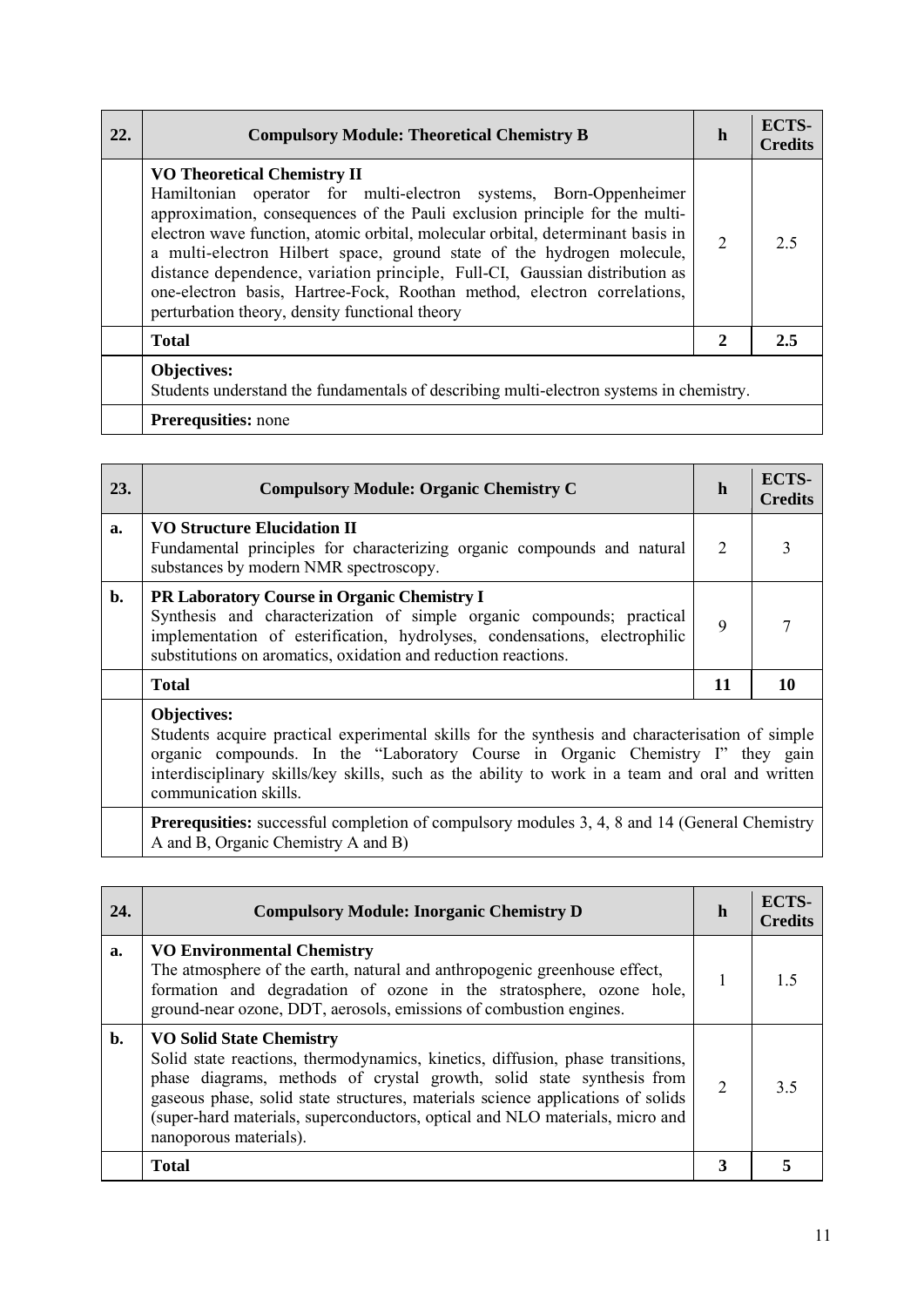| <b>Objectives:</b><br>Students acquire basic knowledge of environmental chemistry of the atmosphere. Students<br>are familiar with important concepts and the applications in materials science of solid state<br>chemistry. |
|------------------------------------------------------------------------------------------------------------------------------------------------------------------------------------------------------------------------------|
| <b>Prerequsities:</b> none                                                                                                                                                                                                   |

| 25. | <b>Compulsory Module: Biochemistry C</b>                                                                                                                                                                                                                                                                                                  | h | ECTS-<br><b>Credits</b> |
|-----|-------------------------------------------------------------------------------------------------------------------------------------------------------------------------------------------------------------------------------------------------------------------------------------------------------------------------------------------|---|-------------------------|
|     | <b>PR Laboratory Course in Basic Biochemistry</b><br>Sequence analysis of DNA; RNA preparation and separation; synthesis<br>and modification of DNA; nucleic acid hybridization; DNA-protein  <br>interaction; protein expression and purification; function of proteins;<br>molecular cloning; preparation of high molecular weight DNA. | 5 |                         |
|     | <b>Total</b>                                                                                                                                                                                                                                                                                                                              | 5 |                         |
|     | <b>Objectives:</b><br>Students acquire methodological knowledge of protein and nucleic acid bio-chemistry, gene<br>technology and enzymology. Students also acquire interdisciplinary skills/key skills, such as                                                                                                                          |   |                         |

the ability to work in a team and oral and written communication skills. **Prerequsities:** successful completion of compulsory modules 16 and 19 (Biochemistry A and

Biochemistry B)

| 26. | <b>Compulsory Module: Macromolecular Chemistry</b>                                                                                                                                                                                                                                                                                                                                                                                                                              | h | ECTS-<br><b>Credits</b> |
|-----|---------------------------------------------------------------------------------------------------------------------------------------------------------------------------------------------------------------------------------------------------------------------------------------------------------------------------------------------------------------------------------------------------------------------------------------------------------------------------------|---|-------------------------|
|     | <b>VO Macromolecular Chemistry</b><br>Definitions of terms, classifications, nomenclature, molecular mass, degree of<br>polymerization, tacticity, isomers, thermal and mechanical properties,<br>application and processing, mechanism of polymerization, copolymers,<br>multi-component systems, industrially important polymers, polymers from<br>renewable resources, biocompatible and medical special polymers, softener<br>and stabilizer chemistry, ecological aspects. | 2 | 2.5                     |
|     | <b>Total</b>                                                                                                                                                                                                                                                                                                                                                                                                                                                                    | 2 | 2.5                     |
|     | Objectives:<br>Students acquire basic knowledge in macromolecular chemistry and are familiar with the<br>technically most important polymers.<br><b>Prerequsities:</b> none                                                                                                                                                                                                                                                                                                     |   |                         |
|     |                                                                                                                                                                                                                                                                                                                                                                                                                                                                                 |   |                         |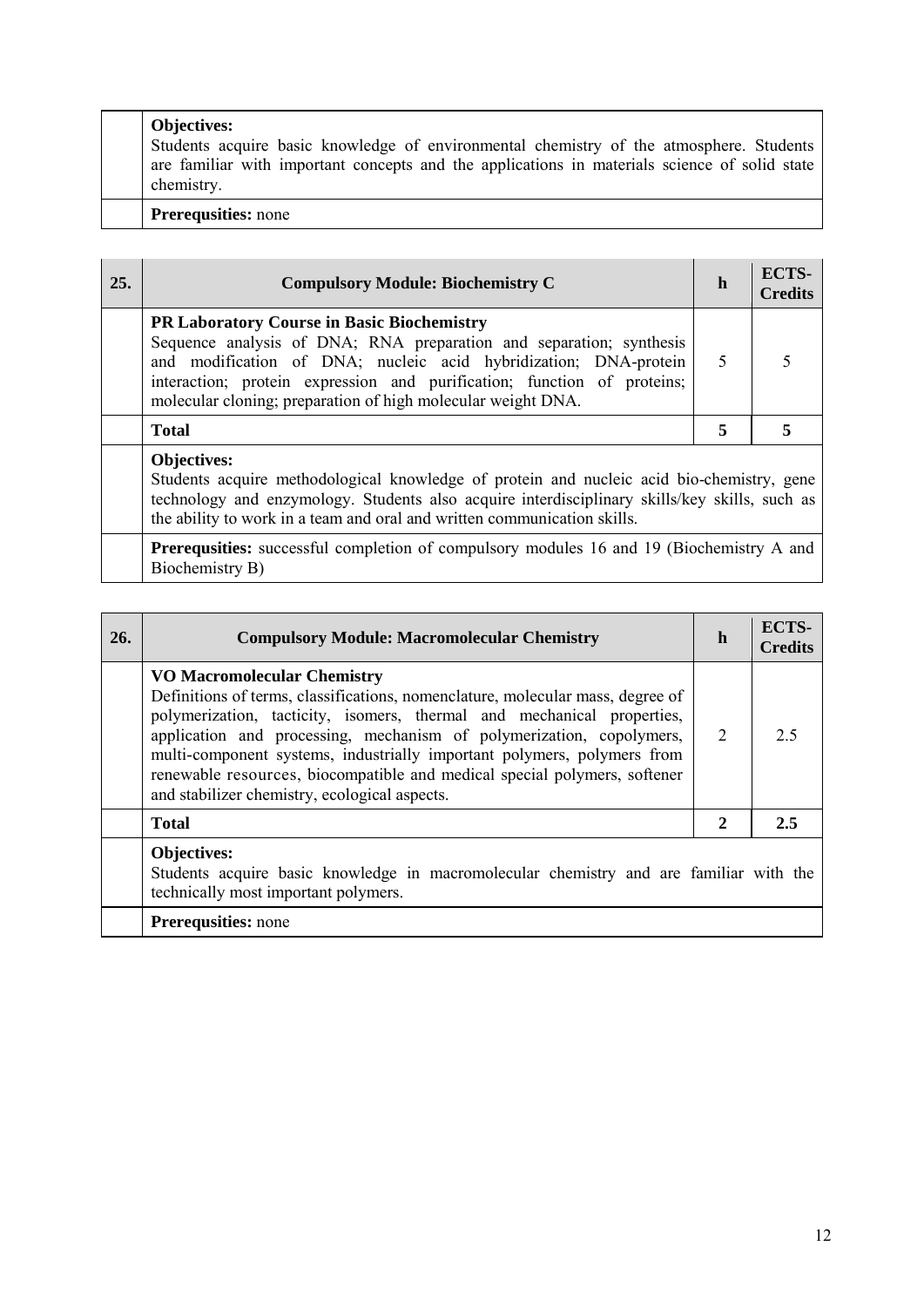| 27.            | <b>Compulsory Module: Organic Chemistry D</b>                                                                                                                                                                                                                                                                                                                                                                                                                              | $\mathbf h$    | <b>ECTS-</b><br><b>Credits</b> |
|----------------|----------------------------------------------------------------------------------------------------------------------------------------------------------------------------------------------------------------------------------------------------------------------------------------------------------------------------------------------------------------------------------------------------------------------------------------------------------------------------|----------------|--------------------------------|
| a.             | <b>VO Structure Elucidation III</b><br>Basics and modern techniques for the structural characterization of organic<br>compounds III (IR, UV/Vis, CD and fluorescence spectroscopy, etc.).                                                                                                                                                                                                                                                                                  | $\mathbf{1}$   | $\overline{2}$                 |
| $\mathbf{b}$ . | <b>VO Organic Synthesis</b><br>Organic chemical synthesis that provides access to organic compounds<br>such as natural products, active pharmaceutical compounds, cofactors,<br>synthetics, catalysts and compounds with interesting theoretical properties;<br>modern strategies and methods for selective material conversion, current<br>concepts and examples for the (total) synthesis of organic compounds,<br>natural products and active pharmaceutical compounds. | $\overline{2}$ | 3.5                            |
| c.             | <b>VO Chemical Biology</b><br>Fundamentals of chemical biology, solid phase synthesis of peptides and<br>nucleic acids, reactivities of peptides and nucleic acids, protein catalysis,<br>nucleic acid catalysis, basics of cofactors and their roles in regulatory<br>mechanisms.                                                                                                                                                                                         | $\mathbf{1}$   | 2                              |
|                | <b>Total</b>                                                                                                                                                                                                                                                                                                                                                                                                                                                               | 4              | 7.5                            |
|                | Objectives:<br>Students acquire knowledge of organic/chemical synthetic methods and absorptive<br>spectroscopic techniques. They learn the fundamentals of structure and reactivity of the two<br>classes of natural compounds of proteins and nucleic acids.                                                                                                                                                                                                              |                |                                |
|                | <b>Prerequsities:</b> none                                                                                                                                                                                                                                                                                                                                                                                                                                                 |                |                                |

| 28. | <b>Compulsory Module: Physical Chemistry E</b>                                                                                                                                                                                                                                                                                                                                                                                             | h | ECTS-<br><b>Credits</b> |
|-----|--------------------------------------------------------------------------------------------------------------------------------------------------------------------------------------------------------------------------------------------------------------------------------------------------------------------------------------------------------------------------------------------------------------------------------------------|---|-------------------------|
|     | <b>PR Laboratory Course in Physical Chemistry II</b><br>Measurement methods for determining the kinetics of reactions, reactions and<br>absorption equilibria, macroscopic and microscopic material properties, .e.g.<br>viscosity, reaction kinetics, absorption, surface determination of finely<br>dispersed powders, distribution coefficient of a gas chromatographic column,<br>spectroscopy, dipole moment and dielectric constant. | 6 | 5                       |
|     | <b>Total</b>                                                                                                                                                                                                                                                                                                                                                                                                                               | 6 | 5                       |
|     | <b>Objectives:</b><br>The students understand the basics of kinetic and electrochemical processes in theory and<br>experiment. In the laboratory course, the students acquire interdisciplinary key qualifications,<br>such as working in teams and oral and written communication skills.                                                                                                                                                 |   |                         |
|     | <b>Prerequsities:</b> successful completion of compulsory module 21 (Physical Chemistry D)                                                                                                                                                                                                                                                                                                                                                 |   |                         |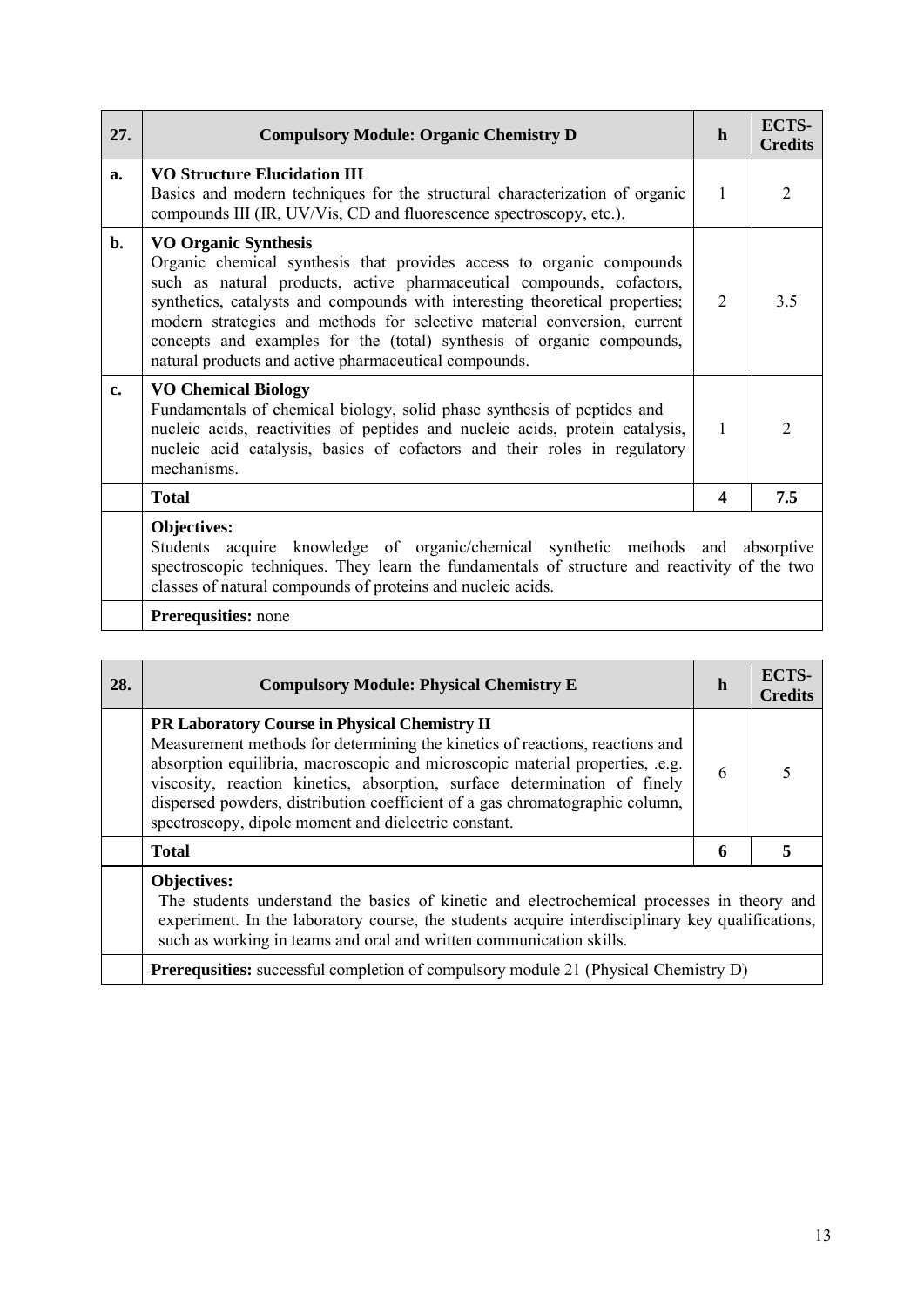| <b>29.</b> | <b>Compulsory Module: Theoretical Chemistry C</b>                                                                                                                                                                                                                                    | h | ECTS-<br><b>Credits</b> |
|------------|--------------------------------------------------------------------------------------------------------------------------------------------------------------------------------------------------------------------------------------------------------------------------------------|---|-------------------------|
| a.         | <b>VU Methods of Theoretical Chemistry</b><br>High performance computer, introduction to unix, introduction to quantum<br>mechanical and molecular mechanical software suites that are employed to<br>study and describe chemical problems                                           | 1 | 1.5                     |
| b.         | <b>PR Theoretical Chemistry Laboratory</b><br>Molecular structure and visualization of small molecules and biomolecular<br>systems; prediction of structures and spectroscopic properties by use of<br>quantum mechanics; prediction of biomolecular bonding processes by<br>docking | 3 | 3.5                     |
|            | <b>Total</b>                                                                                                                                                                                                                                                                         | 4 | 5                       |
|            | <b>Objectives:</b><br>Students command the fundamental working techniques of theoretical chemistry.                                                                                                                                                                                  |   |                         |
|            | <b>Prerequsities:</b> successful completion of compulsory modules 11, 18 and 22 (Physical<br>Chemistry A, Theoretical Chemistry A and B)                                                                                                                                             |   |                         |

| 30.            | <b>Compulsory Module: Physical Chemistry F</b>                                                                                                                                                                                                                                                                                                                                                            | h              | ECTS-<br>Credits |
|----------------|-----------------------------------------------------------------------------------------------------------------------------------------------------------------------------------------------------------------------------------------------------------------------------------------------------------------------------------------------------------------------------------------------------------|----------------|------------------|
| a.             | <b>VO Physical Electrochemistry</b><br>Basics of electrochemistry, electrostatics and intramolecular interactions,<br>solvation, interionic interactions and Debye-Hückel-model, activity<br>coefficient, ionic conduction, potential and charge curve at phase boundaries,<br>electrokinetic phenomena, electrode equilibria, electrode kinetics,<br>electrolysis, basics of technical electrochemistry. | $\overline{2}$ | 2.5              |
| $\mathbf{b}$ . | <b>VO Statistical Thermodynamics</b><br>Microcanonical ensemble, Boltzmann equation, canonical ensemble, partition<br>function and free energy, factorization of the partition function, Boltzmann<br>distribution, chemical equilibrium, quantum statistics                                                                                                                                              | $\overline{2}$ | 2.5              |
|                | <b>Total</b>                                                                                                                                                                                                                                                                                                                                                                                              | 4              |                  |
|                | Objectives:<br>Students acquire basic physical-chemical knowledge of electrochemical processes and their<br>application and the statistical-mechanical description of thermodynamic systems respectively.                                                                                                                                                                                                 |                |                  |

| <b>31.</b> | <b>Compulsory Module: Organic Chemistry E</b>                                                                                                                                                                                                                                                                                                                                                                          | h | ECTS-<br><b>Credits</b> |
|------------|------------------------------------------------------------------------------------------------------------------------------------------------------------------------------------------------------------------------------------------------------------------------------------------------------------------------------------------------------------------------------------------------------------------------|---|-------------------------|
| a.         | PR Laboratory Course in Organic Chemistry II<br>Synthesis, pure isolation and characterization of organic compounds; natural<br>substances isolation; implementation of metal-organic & electro-cyclic<br>reactions and use of protecting groups and heterogeneous synthesis<br>techniques, practical examples of the classes of substances of nucleosides,<br>amino acids, vitamins, natural pigments and fullerenes. | 8 | 7.5                     |
|            | Total                                                                                                                                                                                                                                                                                                                                                                                                                  | 8 |                         |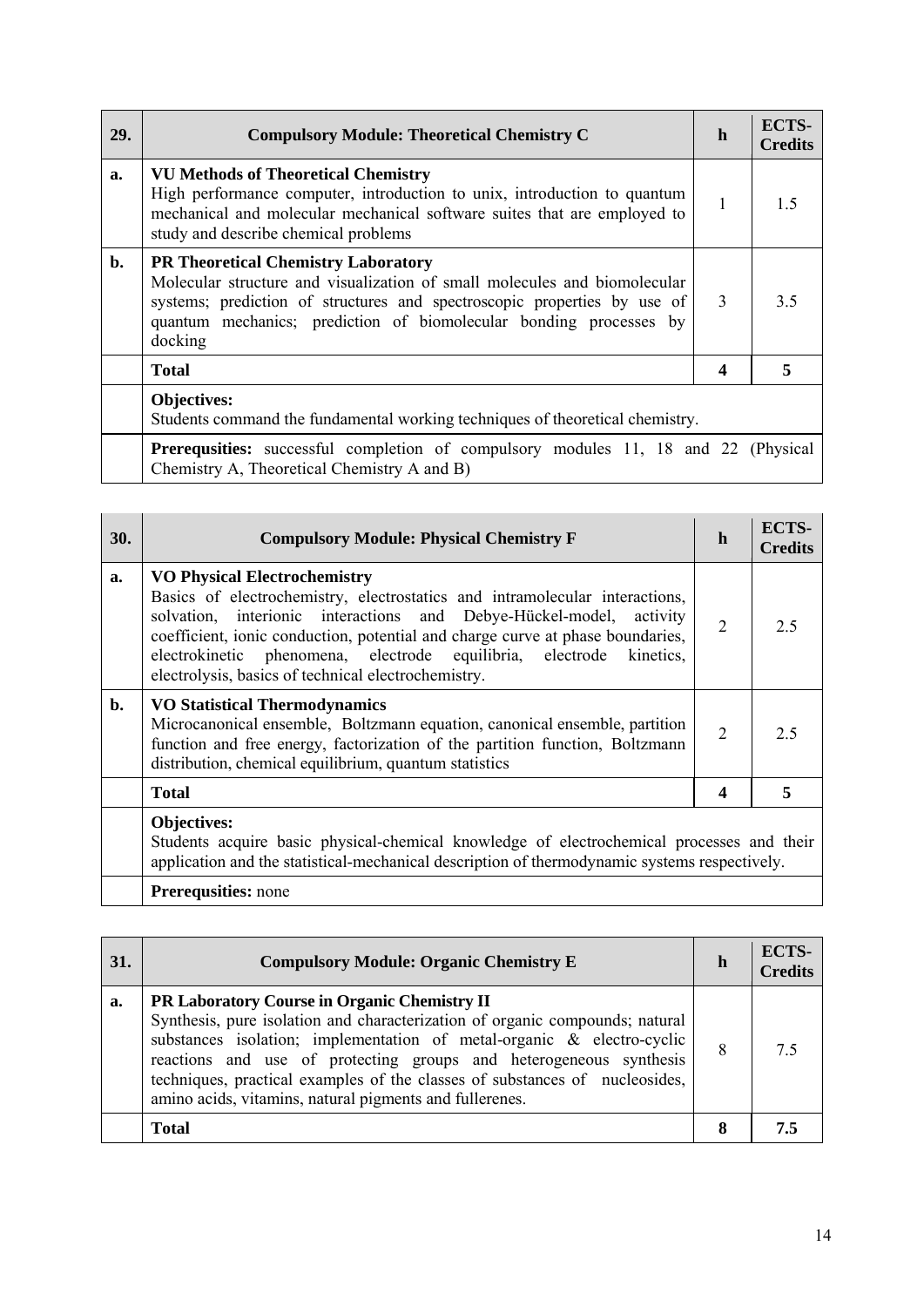| <b>Objectives:</b><br>Students possess knowledge of the synthesis and characterization of organic compounds.<br>They acquire multidisciplinary skills/key skills, such as the ability to work in a team and oral<br>and written communication skills. |
|-------------------------------------------------------------------------------------------------------------------------------------------------------------------------------------------------------------------------------------------------------|
| <b>Prerequsities:</b> successful completion of compulsory modules 23 and 27 (Organic Chemistry C)<br>and $D$ )                                                                                                                                        |

| <b>32.</b> | <b>Compulsory Module: Interdisciplinary Skills</b>                                                                                                              | $\mathbf h$  | ECTS-<br><b>Credits</b> |
|------------|-----------------------------------------------------------------------------------------------------------------------------------------------------------------|--------------|-------------------------|
|            | Courses from the offer of the University of Innsbruck or from the field of<br>"Equality and Gender Studies" corresponding to 2.5 ECTS-Credits must be<br>taken. | 2            | 2.5                     |
|            | <b>Total</b>                                                                                                                                                    | $\mathbf{2}$ | 2.5                     |
|            | <b>Objectives:</b><br>Advanced qualification of the students according to their choice.                                                                         |              |                         |
|            | <b>Prerequisities:</b> The prerequisites specified by the respective curricula must be met.                                                                     |              |                         |

| 33. | <b>Compulsory Module: Bachelor's Thesis</b>                                                                                                                                                                                                                                                                                                                      | h | ECTS-<br><b>Credits</b> |
|-----|------------------------------------------------------------------------------------------------------------------------------------------------------------------------------------------------------------------------------------------------------------------------------------------------------------------------------------------------------------------|---|-------------------------|
|     | <b>SE Bachelor's Thesis</b><br>Independent work in a chemical subject of choice supervised by pertinent<br>lecturers holding a Doctor/PhD-title. Presentation of the own Bachelor's<br>Thesis, discussion of the Bachelor's Theses of others.                                                                                                                    |   | $14+$                   |
|     | <b>Total</b>                                                                                                                                                                                                                                                                                                                                                     |   | 15                      |
|     | <b>Objectives:</b><br>Students are capable of independently performing a practical-experimental study of a topic in<br>chemistry and can present and rationalize the results within a scientific lecture. Students gain<br>interdisciplinary key skills in oral and written communication, presentation techniques as well as<br>in time and project management. |   |                         |

Prerequsities: successful completion of compulsory modules 1 to 23 (Physics, Mathematics A, B; General Chemistry A, B; Analytical Chemistry A, B, C, D; Inorganic Chemistry A, B, C; Organic Chemistry A, B, C; Physical Chemistry A, B, C, D; Biochemistry A, B; Theoretical Chemistry A, B)

## **§ 6 Studies induction and orientation stage**

- (1) The Studies Induction and Orientation Stage covers one semester (30 ECTS-Credits) and offers students an overview of the main contents of the degree programme and its structure in order to provide a factual basis to assess the decision to pursue the chosen field.
- (2) The following course examinations, which may be repeated twice, are to be taken within the scope of the studies induction and orientation stage:
	- 1. Experimental Lecture General Chemistry (CM 3a, VO 5, 6 ECTS-Credits)
	- 2. Analytical Chemistry I (CM 5a, VO 3, 4.5 ECTS-Credits)
	- 3. Chemical Calculations (CM 4b, VO 2, 3 ECTS-Credits)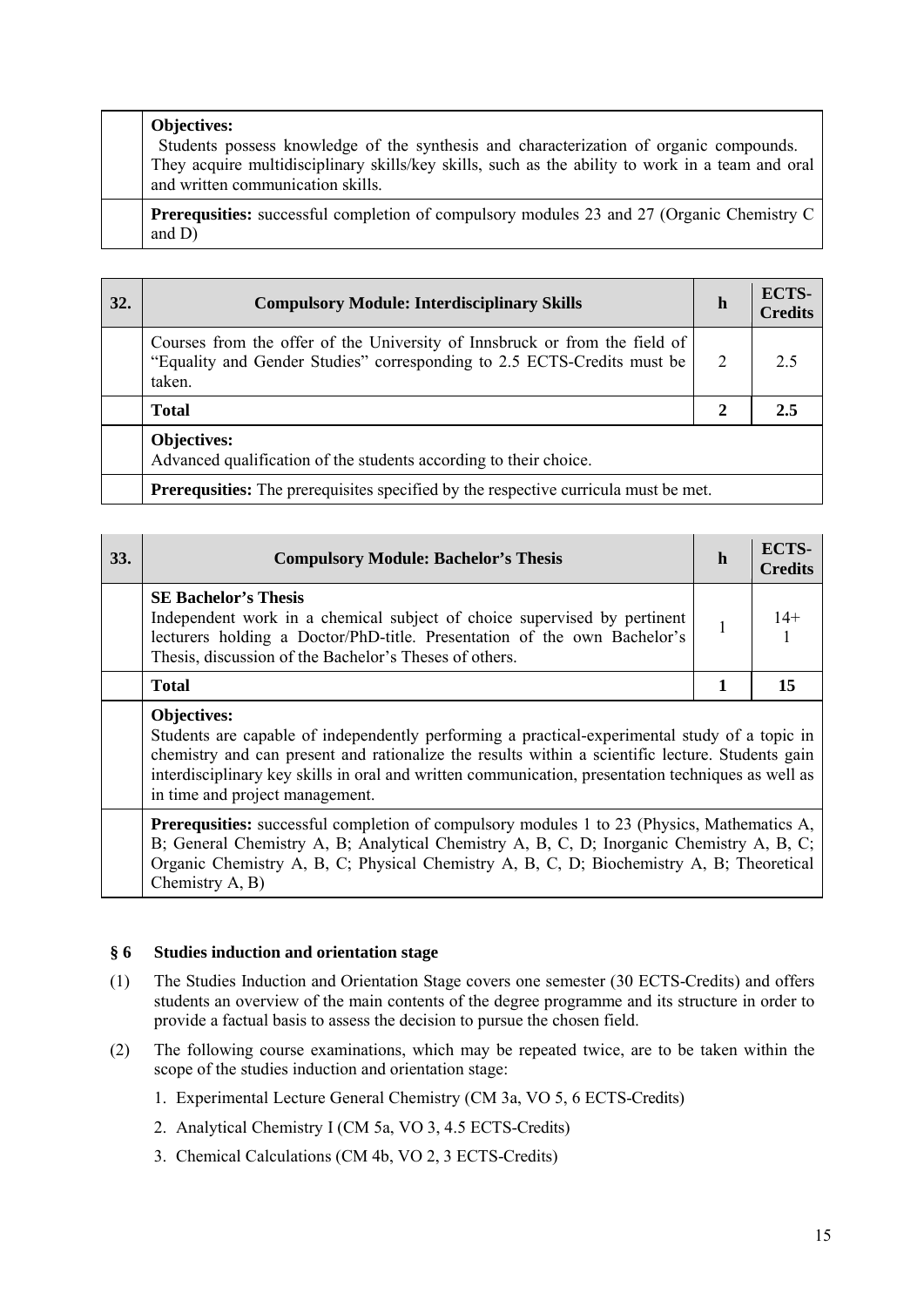(3) Passing the examinations specified in paragraph 2 permits students to attend all further courses and take all examinations following the Studies Induction and Orientation Stage and to write a Bachelor's Thesis as described in the curriculum. Registration requirements specified by the curriculum are to be followed.

### **§ 7 Bachelor's Thesis**

- (1) The topic of the Bachelor's Thesis may be chosen from the following subjects offered in the bachelor's programme: Analytical Chemistry, Inorganic Chemistry, Biochemistry, Organic Chemistry, Physical Chemistry or Theoretical Chemistry.
- (2) A topic may be addressed jointly by several students with permission of the instructor of the "Bachelor's Thesis" course, provided that the work of each student can be assessed individually.
- (3) With the permission of the responsible instructor of the "Bachelor's Thesis" course, a topic may practically be addressed and implemented at non-university institutions. However, the Bachelor's Thesis is to be assessed by the responsible instructor of the "Bachelor's Thesis" course.
- (4) Bachelor's theses are to be submitted in paper form and in digital version as determined by the Director of Studies.

### **§ 8 Examination regulations**

- (1) A module is completed when all of its courses have been successfully completed.
- (2) Courses are evaluated by written or oral examinations covering all contents of the course. The course lecturer must communicate the examination method before the start of the course.
- (3) Courses with continuous performance assessment are evaluated based on the student's regular, written and/or oral contributions and/or practical-experimental contributions. The course lecturer must communicate the evaluation criteria before the start of the course.

## **§ 9 Academic degree**

Graduates of the Bachelor's Programme in Chemistry are awarded the academic degree "Bachelor of Science", abbreviated "BSc".

#### **§ 10 Coming into force**

- (1) The curriculum is effective as of 1 October 2008.
- (2) § 6 in the version published in the University of Innsbruck Bulletin of 8 June 2011, Issue 26, No. 460 is effective as of 1 October 2011 and applies to all students beginning their degree programme as of winter semester 2011/2012.
- (3) out of force according to
- (5) § 10 para. 3 ceases to be effective after 30 September 2014.
- (6) § 6, as announced in the University of Innsbruck Bulletin of 8 June 2011, Issue 26, No. 460, ceases to be effective after 31 December 2015.
- (7) The modification of the curriculum in the version of the University of Innsbruck Bulletin of 12 May 2015, Issue 36, No. 400 comes into effect on 1 October 2015 and is to be applied to all students.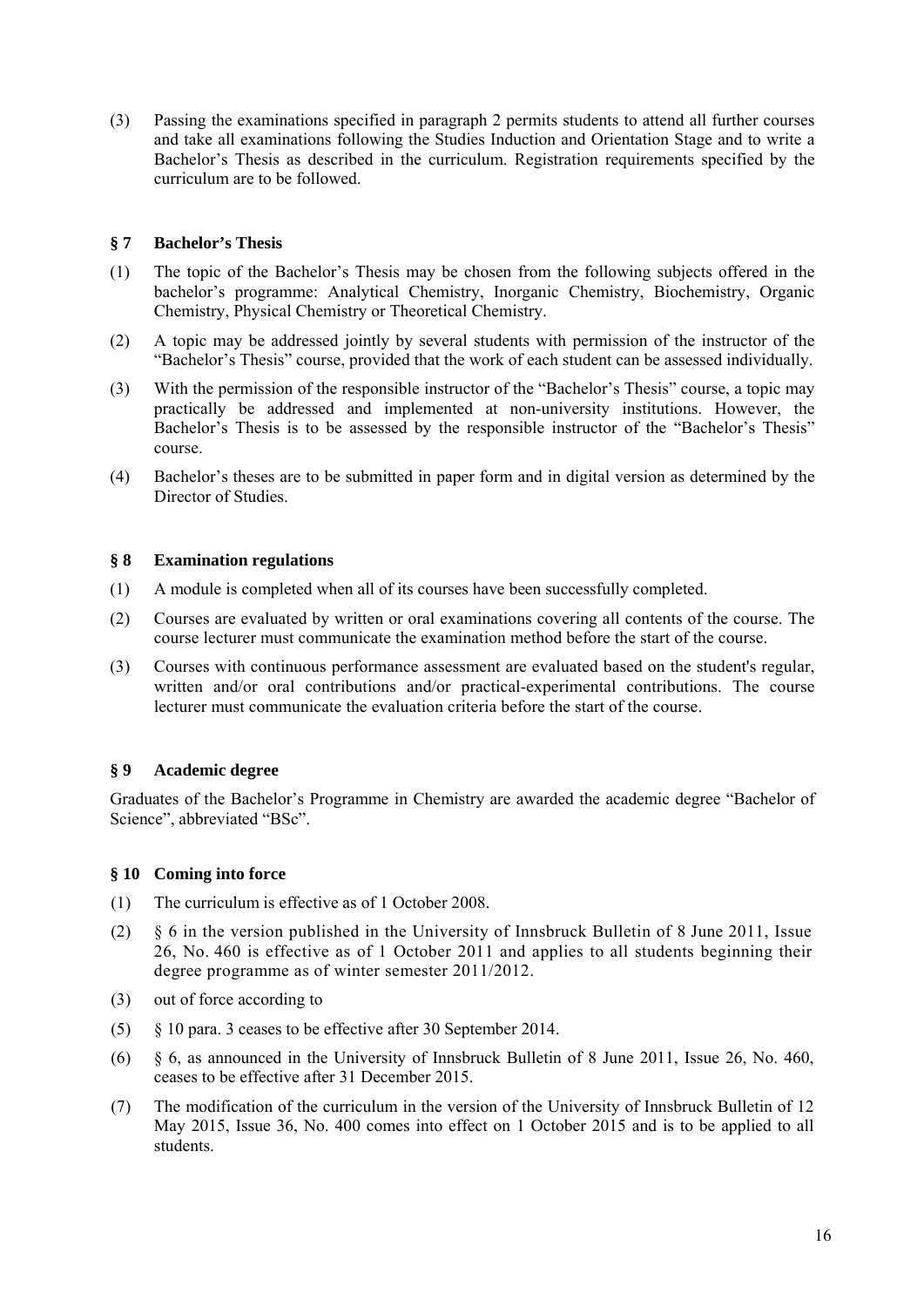### **§ 11 Transitional Provisions**

- (1) Regular degree students who began the Diploma Programme in Chemistry at the University of Innsbruck before 1 October 2008 are entitled from this date to complete the first part of the diploma programme within a maximum of seven semesters and the second part of the diploma programme within a maximum of seven semesters.
- (2) If a part of the Diploma Programme in Chemistry is not completed within the prescribed period, the student is required to follow the curriculum of the Bachelor's Programme in Chemistry. Furthermore, students may voluntarily choose to switch to the curriculum of the Bachelor's Programme in Chemistry at any time.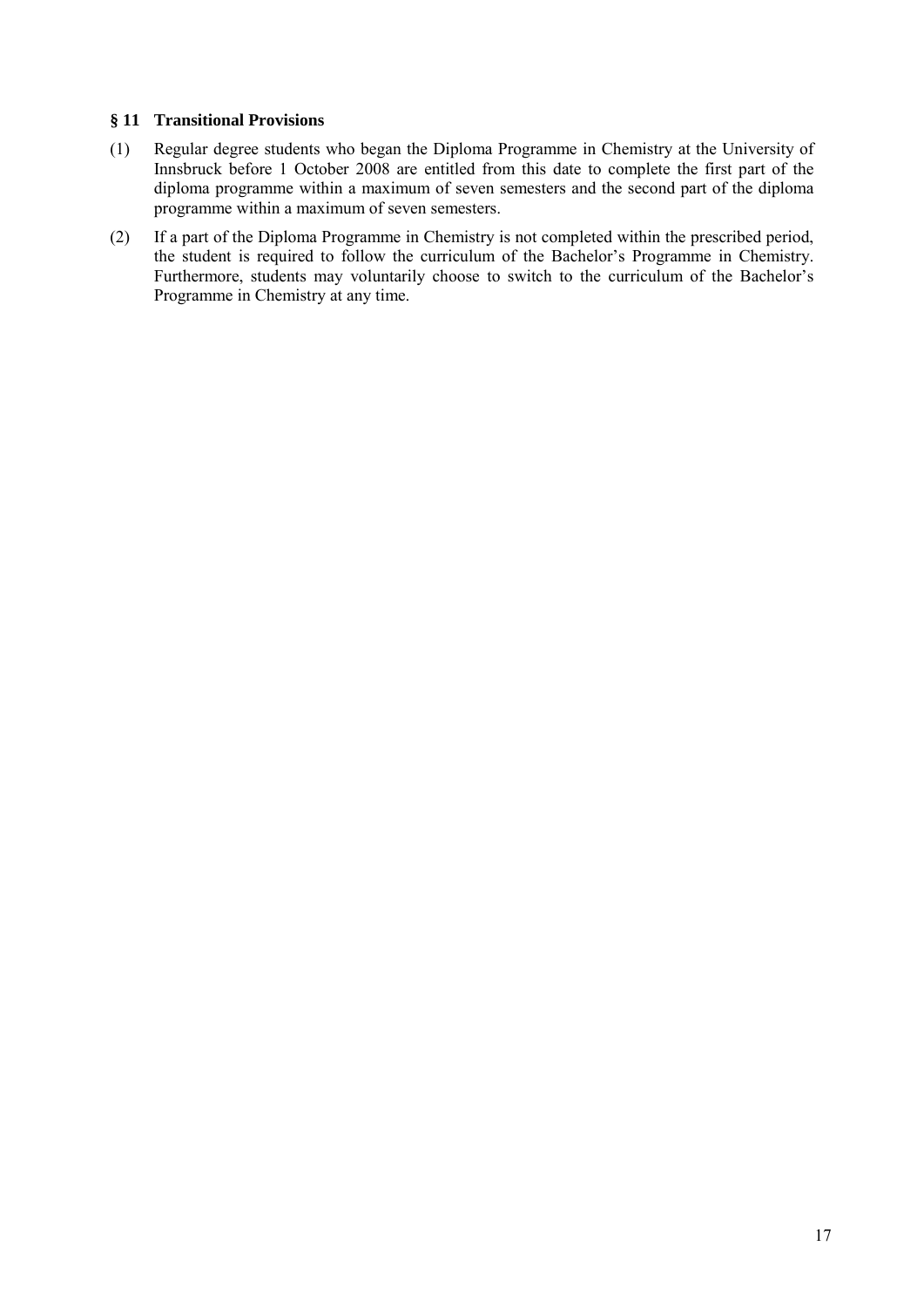## **Equivalence List - Bachelor's Programme Chemistry**

Positively assessed exams, taken as part of the Bachelor's Programme Chemistry at the University of Innsbruck according to the curriculum of 21 April 2008, Issue 28, No. 257 will be recognised as equal towards the exams of the curriculum published in the version of the University of Innsbruck Bulletin of 12 May 2015, Issue 36, No. 400 as follows:

| Curriculum in the version of the University of |                                               | Curriculum in the version of the University of |                                               |  |
|------------------------------------------------|-----------------------------------------------|------------------------------------------------|-----------------------------------------------|--|
| Innsbruck Bulletin of 21 April 2008, Issue 28, |                                               | Innsbruck Bulletin of 12 May 2015, Issue 36,   |                                               |  |
| No. 257                                        |                                               | No. 400                                        |                                               |  |
|                                                | Mathematics for Chemists Part I (VO           |                                                | Mathematics I for Students of                 |  |
| §5.1a                                          | 2/2.5 ECTS-Credits)                           | §5.2                                           | Chemistry (VU 3/5 ECTS-Credits)               |  |
| §5.1b                                          | Physics for Chemists Part I                   | §5.1a                                          | Physics I for Students of Chemistry           |  |
|                                                | (VO 4/5 ECTS-Credits)                         |                                                | (VO 3/3 ECTS-AP)                              |  |
| §5.5b                                          | Physics for Chemists Part II                  | §5.1b                                          | Physics II for Students of Chemistry          |  |
|                                                | (VO 4/5 ECTS-Credits)                         |                                                | (VO 2/2 ECTS-Credits)                         |  |
|                                                | <b>Experimental Lecture General Chemistry</b> | $§$ 5.3a                                       | <b>Experimental Lecture General Chemistry</b> |  |
| $§$ 5.2a                                       | (VO 5/6 ECTS-Credits)                         |                                                | (VO 5/6 ECTS-Credits)                         |  |
| §5.2b                                          | Chemistry in Aqueous Solution                 | §5.3b                                          | Chemistry in Aqueous Solution                 |  |
|                                                | (VO 1/1.5 ECTS-Credits)                       |                                                | (VO 1/1.5 ECTS-Credits)                       |  |
| $§$ 5.3a                                       | Laboratory Safety                             | §5.4a                                          | Laboratory Safety                             |  |
|                                                | (VO 1/1.5 ECTS-Credits)                       |                                                | $(VO 1/1, 5 ECTS-Credits)$                    |  |
| §5.3b                                          | <b>Chemical Calculations</b>                  | §5.4b                                          | <b>Chemical Calculations</b>                  |  |
|                                                | (VO 2/3 ECTS-Credits)                         |                                                | (VO 2/3 ECTS-Credits)                         |  |
| §5.3c                                          | General Chemistry Laboratory Course           |                                                | General Chemistry                             |  |
|                                                | (PR 6/5.5 ECTS-Credits)                       | §5.4c                                          | (PR 4/3 ECTS-Credits)                         |  |
| $§$ 5.4a                                       | <b>Analytical Chemistry I</b>                 | $§$ 5.5a                                       | <b>Analytical Chemistry I</b>                 |  |
|                                                | (VO 3/5 ECTS-Credits)                         |                                                | (VO 3/4.5 ECTS-Credits)                       |  |
| §5.5a                                          | Mathematics for Chemists Part II              | § 5.6                                          | Mathematics II for Students of                |  |
|                                                | (VO 2/2.5 ECTS-Credits)                       |                                                | Chemistry (VU 3/5 ECTS-Credits)               |  |
|                                                | <b>Experimental Lecture Main Group</b>        |                                                | <b>Experimental Lecture Main Group</b>        |  |
| §5.6a                                          | Chemistry                                     | §5.7a                                          | Chemistry                                     |  |
|                                                | (VO 2/2.5 ECTS-Credits)                       |                                                | (VO 2/2.5 ECTS-Credits)                       |  |
| §6.6b                                          | <b>Transition Metal Chemistry</b>             | §5.7b                                          | <b>Transition Metal Chemistry</b>             |  |
|                                                | (VO 2/2.5 ECTS-Credits)                       |                                                | (VO 2/2.5 ECTS-Credits)                       |  |
| § 5.7                                          | Organic Chemistry I                           | §5.8                                           | Organic Chemistry I (VO 4/5                   |  |
|                                                | (VO 4/5 ECTS-Credits)                         |                                                | ECTS-Credits)                                 |  |
|                                                | Laboratory Course "Chemistry in               | § 5.9                                          | Chemistry in Aqueous Solution                 |  |
| § 5.8                                          | Aqueous Solution"                             |                                                | (PR 10/7.5 ECTS-Credits)                      |  |
|                                                | (PR 10/7.5 ECTS-Credits)                      |                                                |                                               |  |
|                                                |                                               | §5.5c                                          | Analytical Chemistry II (VO                   |  |
| $§$ 5.9a                                       | Analytical Chemistry II                       |                                                | $1/1.5$ ECTS-Credits)                         |  |
|                                                | (VO 2/3.5 ECTS-Credits)                       | § 5.10a                                        | Analytical Chemistry III (VO 1/1.5            |  |
|                                                |                                               |                                                | ECTS-Credits)                                 |  |
| §5.9b                                          | Chemometrics and Data Analysis                | §5.5b                                          | Data Analysis and Chemometrics                |  |
|                                                | (VO 1/1.5 ECTS-Credits)                       |                                                | (VO 1/1.5 ECTS-Credits)                       |  |
|                                                | Quantitative Analytical Chemistry -           |                                                | Quantitative Analytical Chemistry -           |  |
| § 5.10a                                        | Basic Practical Course (PR 5/4 ECTS-          | § 5.12                                         | <b>Basic Practical Course</b>                 |  |
|                                                | Credits)                                      |                                                | (PR 4/5 ECTS-Credits)                         |  |
| § 5.10b                                        | Basic Practical Course in Instrumental        | § 5.13                                         | <b>Basic Practical Course in Instrumental</b> |  |
|                                                | Analysis (PR 5/3.5 ECTS- Credits)             |                                                | Analysis (PR 4/5 ECTS-Credits)                |  |
| § 5.11a                                        | Organic Chemistry II                          | § 5.14a                                        | Organic Chemistry II                          |  |
|                                                | $(VO 2/2.5$ ECTS-Credits)                     |                                                | (VO 2/2 ECTS-Credits)                         |  |
| § 5.11b                                        | <b>Structure Elucidation I</b>                | § 5.14b                                        | Structure Elucidation I (VO                   |  |
|                                                | (VO 2/2.5 ECTS-Credits)                       |                                                | 2/1.5 ECTS-Credits)                           |  |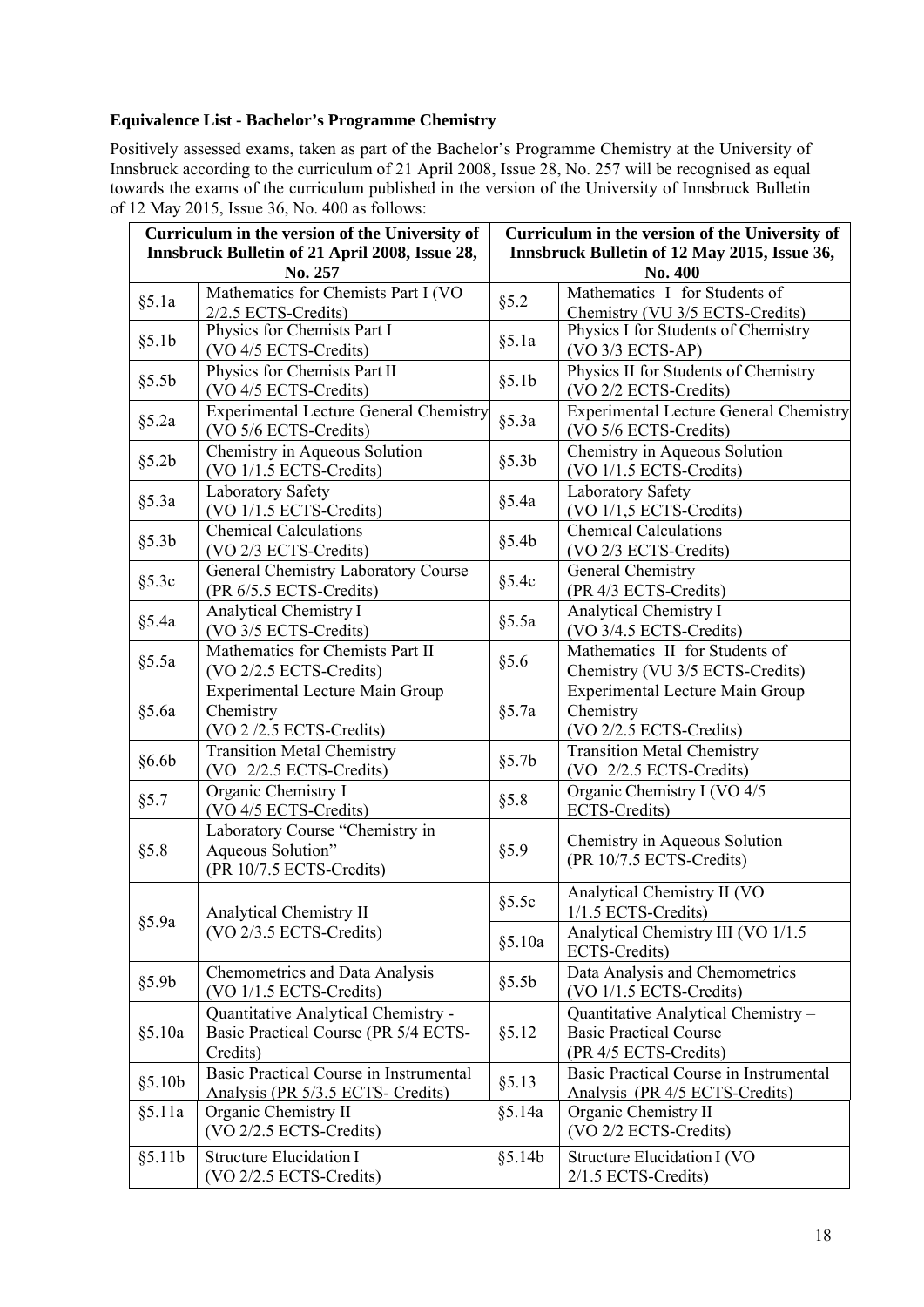| §5.11c            | Preparation Techniques in Organic<br>Chemistry (VO 2/2.5 ECTS-Credits)             | § 5.14c | Preparation Techniques in Organic<br>Chemistry (VO 2/1.5 ECTS-Credits) |
|-------------------|------------------------------------------------------------------------------------|---------|------------------------------------------------------------------------|
| § 5.12a<br>§5.12b | Physical Chemistry I<br>(VO 3/4 ECTS-Credits)<br>Exercises in Physical Chemistry I | §5.15   | Thermodynamics<br>(VU 4/5 ECTS-Credits)                                |
| §5.13             | (PS 1/1 ECTS-Credit)<br><b>Biochemistry I</b><br>(VO 3/5 ECTS-Credits)             | § 5.16  | <b>Biochemistry I</b><br>(VO 3/5 ECTS-Credits)                         |
| § 5.14            | Laboratory Course Inorganic Synthesis<br>(PR 6/5 ECTS- Credits)                    | § 5.17  | Inorganic Synthesis<br>(PR 5/5 ECTS-Credits)                           |
|                   |                                                                                    | § 5.19a | <b>Biochemistry II</b><br>(VO 3/3 ECTS-Credits)                        |
| §5.15             | <b>Biochemistry II</b><br>(VO 3/5 ECTS-Credits)                                    | §5.19b  | <b>Biochemical Methods</b><br>(VO 2/1 ECTS-Credit)                     |
|                   |                                                                                    | §5.19c  | <b>Biochemical Methods</b><br>(UE 1/1 ECTS-Credit)                     |
| § 5.16a           | Physical Chemistry II<br>(VO 3/4 ECTS-Credits)                                     | § 5.11  | Introduction to Quantum Theory                                         |
| §5.16b            | Exercises in Physical Chemistry II<br>(PS 1/1 ECTS-Credits)                        |         | (VU 3/2.5 ECTS-Credits)                                                |
| § 5.17            | Theoretical Chemistry I<br>(VO 2/2,5 ECTS-Credits)                                 | § 5.18  | Theoretical Chemistry I<br>(VO 2/2.5 ECTS-Credits)                     |
| § 5.18a           | Methods of Physical Chemistry I<br>(VO 1/1.5 ECTS-Credits)                         | § 5.21  | Laboratory Course in Physical                                          |
| § 5.18b           | <b>Practical Course Physical Chemistry</b><br>I (PR 6/6 ECTS-Credits)              |         | Chemistry I (PR 6/5 ECTS-Credits)                                      |
| § 5.19a           | <b>Structure Elucidation II</b><br>(VO 2/3 ECTS-Credits)                           | § 5.23a | Structure Elucidation II (VO<br>2/3 ECTS-Credits)                      |
| § 5.19b           | Laboratory Course in Organic<br>Chemistry I (PR 10/7 ECTS-Credits)                 | § 5.23b | Laboratory Course in Organic<br>Chemistry I (PR 9/7 ECTS-Credits)      |
| §5.20a            | <b>Environmental Chemistry</b><br>(VO 1/1.5 ECTS-Credits)                          | § 5.24a | <b>Environmental Chemistry</b><br>(VO 1/1.5 ECTS-Credits)              |
| § 5.20b           | Solid State Chemistry<br>(VO 2/3.5 ECTS-Credits)                                   | § 5.24b | Solid State Chemistry<br>(VO 2/3.5 ECTS-Credits)                       |
| § 5.21            | Laboratory Course in Basic Biochemistry<br>(PR 4/2.5 ECTS-Credits)                 | §5.25   | Laboratory Course in Basic Biochemistry<br>(PR 5/5 ECTS-Credits)       |
| §5.22             | Macromolecular Chemistry<br>(VO 2/2.5 ECTS-Credits)                                | §5.26   | Macromolecular Chemistry<br>(VO 2/2.5 ECTS-Credits)                    |
| §5.23             | <b>Analytical Radiochemistry</b><br>(VO 1/2.5 ECTS-Credits)                        | § 5.10b | <b>Analytical Chemistry IV</b><br>(VO 1/1 ECTS-Credit)                 |
| § 5.24a           | <b>Structure Elucidation III</b><br>(VO 1/1.5 ECTS-Credits)                        | §5.27a  | Structure Elucidation III (VO 1/2<br>ECTS-Credits)                     |
| §5.24b            | Organic Synthesis<br>(VO 2/2 ECTS-Credits)                                         | §5.27b  | Organic Synthesis<br>(VO 2/3.5 ECTS-Credits)                           |
| §5.24c            | <b>Chemical Biology</b><br>(VO 1/1.5 ECTS-Credits)                                 | §5.27c  | <b>Chemical Biology</b><br>(VO 1/2 ECTS-Credits)                       |
|                   | Physical Chemistry III<br>(VO 4/5 ECTS-Credits)                                    | § 5.20b | Kinetics<br>$(VO 2/2.5 ECTS-Credits)$                                  |
| §5.25a            |                                                                                    | § 5.30a | Physical Electrochemistry<br>(VO 2/2.5 ECTS-Credits)                   |
| §5.25b            | Methods of Physical Chemistry II<br>(VO 1/1 ECTS-Credit)                           | §5.28   | Laboratory Course in Physical<br>Chemistry II (PR 6/5 ECTS-Credits)    |